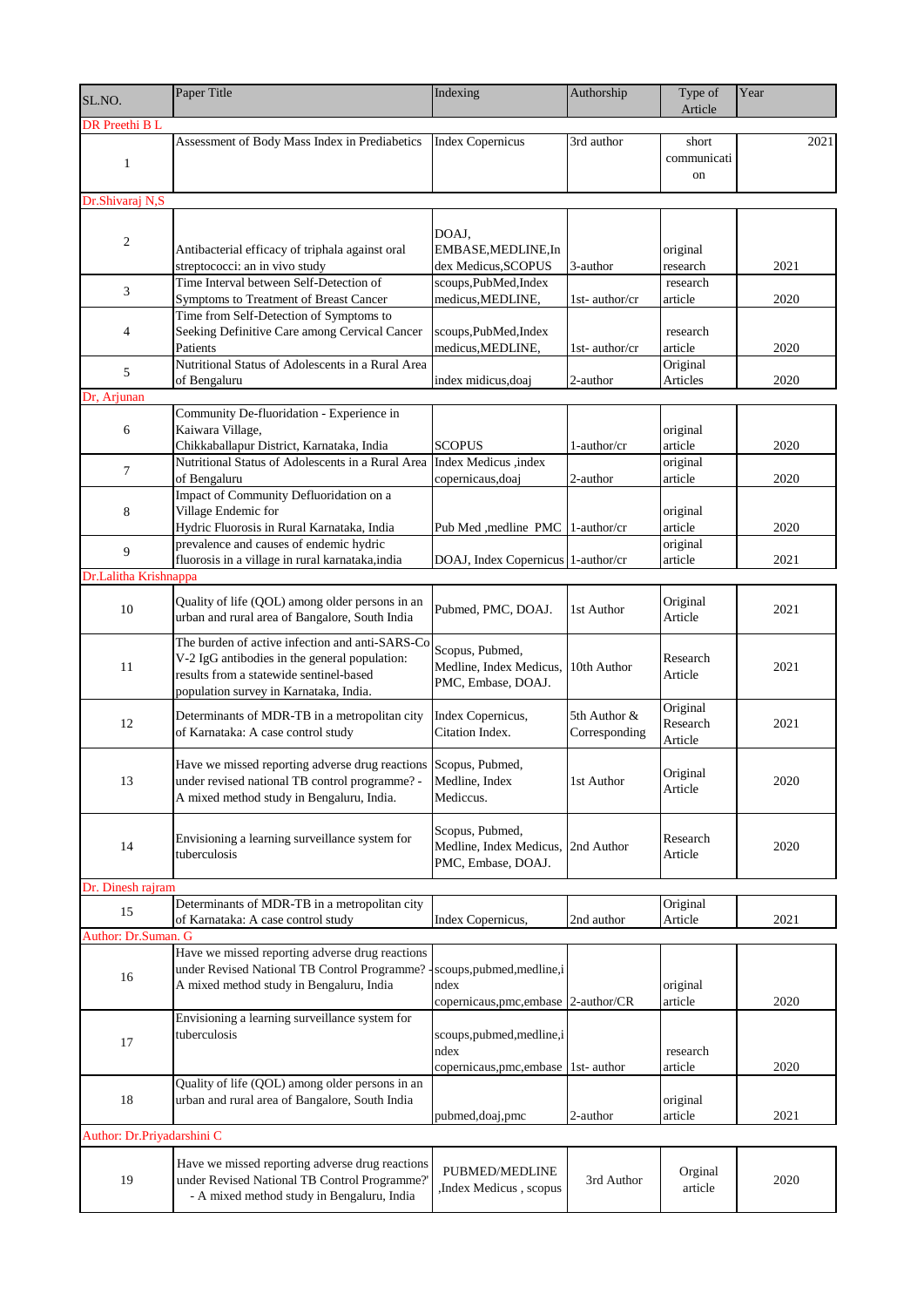| SL.NO.                 | Paper Title                                                                                  | Indexing                 | Authorship             | Type of               | Year |
|------------------------|----------------------------------------------------------------------------------------------|--------------------------|------------------------|-----------------------|------|
|                        |                                                                                              |                          |                        | Article               |      |
| 20                     | Nutritional Status of Adolescents in a Rural Area                                            | <b>DOAJ</b>              | 4TH &<br>Corresponding | Orginal               | 2020 |
|                        | of Bengaluru                                                                                 |                          | Author                 | article               |      |
|                        |                                                                                              |                          |                        |                       |      |
| 21                     | Quality of life (QOL) among older persons in an                                              | DOAJ, Pubmed             | 3rd Author &           | Orginal               | 2021 |
|                        | urban and rural area of Bangalore, South India                                               |                          | Corresponding          | article               |      |
|                        | Non-adherence to Dietary activities and its                                                  |                          | 2nd AUTHOR             | Original              |      |
| 22                     | associated factors among patients with type 2                                                | embase, doaj, scopus     | &                      | Research              | 2021 |
|                        | diabetes mellitus in an urban area of South India:<br>a cross sectional study                |                          | Correspondence         | Article               |      |
|                        | DR.AVINASH BHAT BALEKUDURU                                                                   |                          |                        |                       |      |
|                        | Fluoroscopy-Assisted Percutaneous Endoscopic                                                 | Doaj                     | 1st Author/ CR         | Review                | 2020 |
| 23                     | Gastrostomy (F-PEG)-Single-Center                                                            |                          |                        | Article               |      |
|                        | <b>Experience and Outcome</b>                                                                |                          |                        |                       |      |
|                        | Magnifying i-scan Imaging for Endoscopic                                                     | Doaj                     | 1st Author/ CR         | orginalArticle        | 2020 |
| 24                     | Diagnosis of Helicobacter pylori Infection: A                                                |                          |                        |                       |      |
|                        | Prospective Study<br>Therapeutic Endoscopic Procedures on a Human                            | Doaj                     | 1st Author/ CR         | orginalArticle        | 2021 |
| 25                     | Cadaver-A Pilot Feasibility Study                                                            |                          |                        |                       |      |
|                        | Endoscopic Ultrasound guided transgastric fine                                               |                          |                        |                       |      |
| 26                     | needle aspiration of splenic metastasis                                                      | index copernicus, doaj   | 1-author               | case report           | 2020 |
|                        | Alterations in fecal microbiota in patients with                                             |                          |                        |                       |      |
| 27                     | inflammatory bowel disease and enteropathic                                                  |                          |                        | ORIGINAL              |      |
|                        | arthropathy                                                                                  | not available indexing   | 1-author               | <b>ARTICLE</b>        | 2021 |
| 28                     | Acute obstructive suppurative pancreatic ductitis<br>secondary to intraductal stones         | not available indexing   | 1st Author/ CR         | CASE<br><b>REPORT</b> | 2021 |
|                        | Utility of Endoscopic Ultrasound in Symptomatic                                              |                          |                        |                       |      |
| 29                     | Cut Corners of a Clot                                                                        | not available indexing   | 1-author               | Case Report           | 2020 |
|                        | invasive Gastrointestinal Mucormycosis                                                       |                          |                        |                       |      |
| 30                     | Presenting as Pneumonia                                                                      | not available indexing   | 1st Author/ CR         | case report           | 2020 |
| Author: Dr.Jyothi K.C  |                                                                                              |                          |                        |                       |      |
| 31                     | Morphological and Morphometrical<br>Study of the Human Acetabulum and its                    |                          |                        |                       |      |
|                        | <b>Clinical Implications</b>                                                                 | INDEX COPERNICUS,        | 2-Author               | Original<br>Article   | 2020 |
|                        | Morphological and Morphometrical Analysis of                                                 |                          |                        |                       |      |
| 32                     | First                                                                                        | <b>INDEX COPERNICUS.</b> |                        | Original              |      |
|                        | Rib: An Anthropological Study                                                                |                          | 2-Author               | Article               | 2020 |
| Dr. Komala Nanjundaiah |                                                                                              |                          |                        |                       |      |
| 33                     | Students' Perception Regarding the Conventional Scopus, Index                                |                          |                        | Research              |      |
|                        | <b>First MBBS Practical Examination</b>                                                      | Copernicus,              | 2nd Author             | Article               | 2021 |
| Dr. Radhika P.M        |                                                                                              |                          |                        |                       |      |
|                        |                                                                                              |                          |                        | Orignial              |      |
| 34                     | Radiological Study of Posterior Cerebral Artery                                              | <b>INDEX COPERNICUS,</b> |                        | Research              |      |
|                        | Variations and its Influence on Cerebral Stroke<br>Morphometric Study of Plantaris Muscle in | scoups                   | 2-Author               | Article               | 2020 |
| 35                     | South Indian Population and its Clinical                                                     | <b>INDEX</b>             |                        | Orignial<br>Research  |      |
|                        | Importance                                                                                   | COPERNICUS, scoups       | 2-Author               | Article               | 2020 |
| Dr. Anupama K          |                                                                                              |                          |                        |                       |      |
|                        | Morphometric Variations of Mandibular                                                        |                          |                        |                       |      |
| 36                     | Foramen and Lingula of Mandible with Gender                                                  |                          |                        | Original              |      |
|                        | and Age Using Cone Beam Computerised                                                         | Index Copernicus,        |                        | Research              |      |
|                        | Tomography<br><b>AUTHOR- VEENA VIDYA SHANKAR</b>                                             | SCOPUS.                  | 2-Author               | Article               | 2021 |
|                        |                                                                                              |                          |                        |                       |      |
| 39                     | Students' Perception Regarding the Conventional                                              |                          |                        | Research              |      |
|                        | First MBBS Practical Examination                                                             | INDEX COPERNICUS,        | $2-Author$             | Article               | 2021 |
| Dr. ASHWINI C APPAJI.  |                                                                                              |                          |                        |                       |      |
|                        |                                                                                              | DOAJ, Index              |                        |                       |      |
| 40                     |                                                                                              | Copernicus, PubMed       |                        | Original              |      |
|                        | Therapeutic endoscopic procedures on a Human CCentral, Embase                                |                          | 2-Author               | Article<br>Not        | 2021 |
| 41                     | flat foot in 14-16 yrs old and its correlation with B Index Copernicus,                      |                          | 2-Author               | Available             | 2021 |
| Dr. Beena              |                                                                                              |                          |                        |                       |      |
|                        |                                                                                              |                          |                        |                       |      |
| 42                     | Pulmonary infection with Penicillium citrinum in PubMed/Medline, Scopus                      |                          |                        |                       |      |
|                        | a patient with multiple myeloma                                                              | Embase,sci               | 1-author               | case report           | 2020 |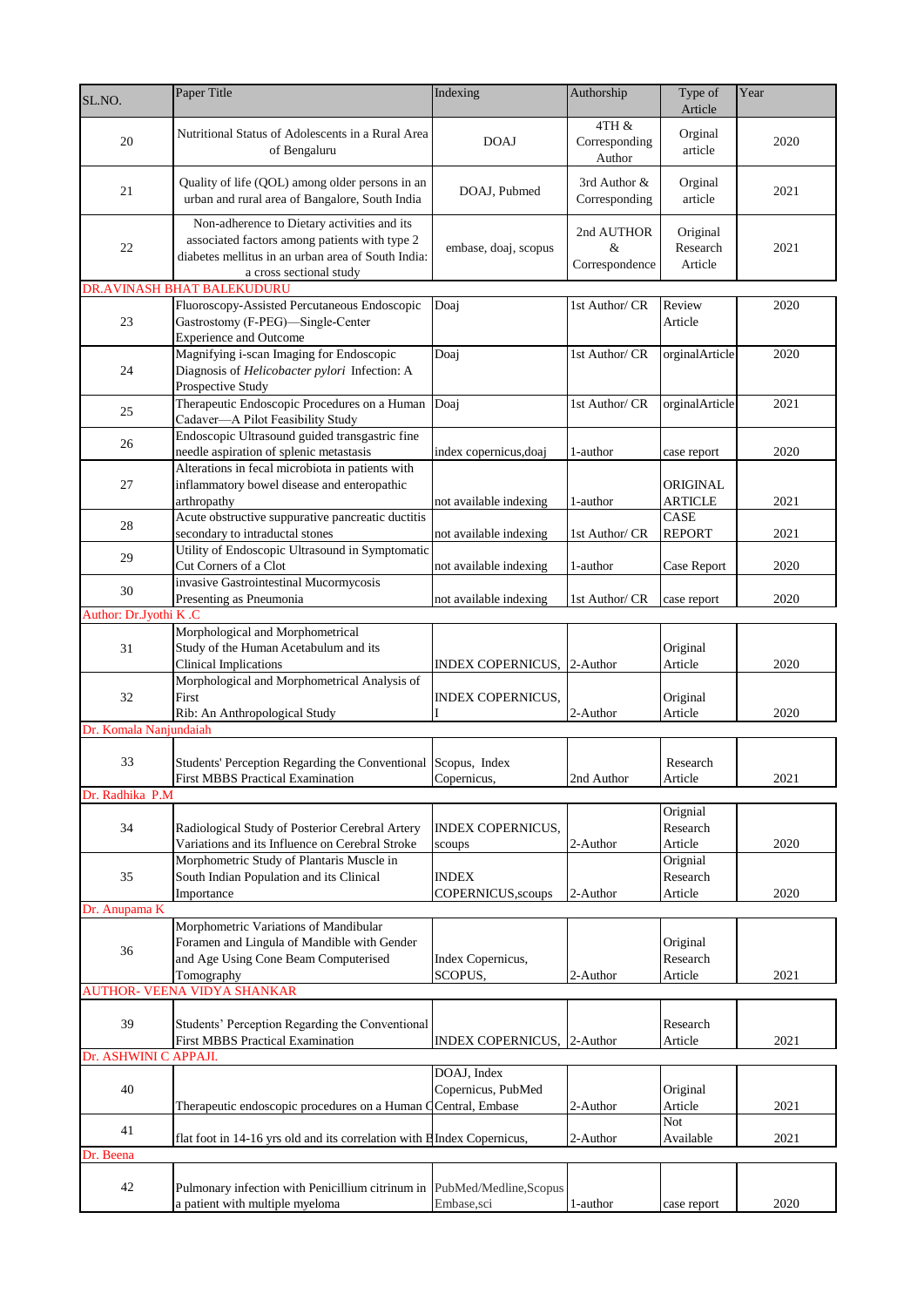| SL.NO.                | Paper Title                                                                                       | Indexing                                 | Authorship                    | Type of<br>Article         | Year |
|-----------------------|---------------------------------------------------------------------------------------------------|------------------------------------------|-------------------------------|----------------------------|------|
|                       | A Case Report of Dual Infection of Rhino-                                                         |                                          |                               |                            |      |
| 43                    | Orbital Mucormycosis and Scabies in a Diabetic                                                    |                                          |                               |                            |      |
|                       | Patient                                                                                           | <b>Index Copernicus</b>                  | 1-author                      | case report                | 2021 |
| Dr Mukunda .N         |                                                                                                   |                                          |                               |                            |      |
|                       | effect of acotiamde and escomeprazole                                                             |                                          |                               |                            |      |
| 44                    | combination therapy on funcational dyspepsia                                                      |                                          |                               |                            |      |
|                       | symptoms in camparsion with acatiamide or<br>esomeprazole monotherapy                             |                                          | 2nd Author&<br>correspondance | Research<br>Article        | 2021 |
|                       | flagellate dermatitis due to bleomycin                                                            | scopus,                                  |                               |                            |      |
| 45                    | chemotherapy : a case report                                                                      | index copernicus                         | 3rd author                    | case report                | 2020 |
| <b>DR.Revathy</b>     |                                                                                                   |                                          |                               |                            |      |
|                       |                                                                                                   |                                          |                               |                            |      |
| 46                    | Interstitial high-dose-rate brachytherapy using                                                   |                                          | $2 -$                         |                            |      |
|                       | cobalt-60 source for cervical cancer: dosimetric                                                  |                                          | author/correspon              | Original                   |      |
|                       | and clinical outcomes from a single institute                                                     | pubmed, scoups                           | ding                          | paper                      | 2020 |
| Dr.kirthi koushik A S |                                                                                                   |                                          |                               |                            |      |
|                       | Safety and efficacy of Oro-T oral rinse in                                                        |                                          |                               |                            |      |
| 47                    | oral mucositis during cancer radiotherapy                                                         | pubmed, pmc, scopus, doaj                |                               |                            |      |
|                       | and/or chemotherapy: Cumulative analysis<br>of two studies                                        | ,embase,index<br>medicaus, mediline, sci | 1-author                      | orginal article            | 2021 |
|                       | role of adjuvant radition in adrenocortical                                                       | Scopus, PMC, Pubmed,                     |                               |                            |      |
| 48                    | carcinoma                                                                                         | <b>EMBASE</b>                            | 2nd Author                    | case series                | 2021 |
|                       | ROLE OF LOW LEVEL LASER THERAPY IN                                                                |                                          |                               |                            |      |
|                       | <b>ORAL MUCOSITIS IN PATIENTS</b>                                                                 |                                          |                               | orginal                    |      |
| 49                    | UNDERGOING CONCURRENT                                                                             |                                          |                               | research                   |      |
|                       | <b>CHEMORADIATION</b>                                                                             | index medicaus                           | 3-author                      | article                    | 2021 |
| 50                    | radiotherapy in oral cancers.current perspective                                                  |                                          |                               |                            |      |
|                       | and future directions                                                                             | book chapter                             | 1-author                      | book chapter               | 2021 |
|                       | Brachytherapy for Oral Cavity Cancers in the Era                                                  | Scopus, Pubmed,                          | 2nd Author /                  | Original                   |      |
| 51                    | of Intensity-Modulated Radiotherapy: Save it or                                                   | Expanded Embase.                         | Correspondence                | Article                    | 2020 |
| Dr.Ram Alva           | Shelve it                                                                                         |                                          |                               |                            |      |
|                       |                                                                                                   |                                          |                               |                            |      |
|                       | Interstitial high-dose-rate brachytherapy using                                                   |                                          |                               |                            |      |
| 52                    | cobalt-60 source for cervical cancer: dosimetric                                                  |                                          |                               | Original                   |      |
|                       | and clinical outcomes from a single institute                                                     | pubmed, scoups                           | 3-author                      | paper                      | 2020 |
| 53                    | Role of Adjuvant Radiation in                                                                     | Index                                    |                               |                            |      |
|                       | <b>Adrenocortical Carcinoma</b>                                                                   | Copernicus, pubmed                       | 3-author                      | case report                | 2021 |
|                       |                                                                                                   |                                          |                               |                            |      |
| 54                    | Interstitial high-dose-rate brachytherapy using                                                   |                                          |                               |                            |      |
|                       | cobalt-60 source for cervical cancer: dosimetric<br>and clinical outcomes from a single institute | pubmed, scoups                           | 3-author                      | Original                   | 2020 |
| Dr arul ponni tr      |                                                                                                   |                                          |                               | paper                      |      |
|                       | Endoscopic and clinical correlation with dose to                                                  | pubmed,pmc,scopus,doaj                   |                               |                            |      |
| 55                    | sigmoid colon in carcinoma cervix patients                                                        | ,embase,index                            |                               |                            |      |
|                       | treated with radical radiotherapy                                                                 | medicaus, mediline, sci                  | 2-author                      | orginal article            | 2021 |
|                       |                                                                                                   |                                          | $2 -$                         |                            |      |
| 56                    | a rare presention of interstitial lung disease in a                                               |                                          | author/correspon              |                            |      |
|                       | follow -up patients with breast carcinoma                                                         | <b>DOAJ</b>                              | ding                          | case report                | 2021 |
| Author.Mohan Kumar.S  |                                                                                                   |                                          |                               |                            |      |
|                       |                                                                                                   | SCOPUS, PubMed                           |                               |                            |      |
| 57                    | Tolerance of radical radiotherapy among elderly<br>head and neck cancer patients                  | Central, DOAJ,<br>EMBASE, Index          |                               | Original                   |      |
|                       |                                                                                                   | Copernicus,                              | 3-author                      | Article                    | 2020 |
| Dr.Nandakumar B S     |                                                                                                   |                                          |                               |                            |      |
|                       | A cross-sectional study of depression among                                                       | DOAJ, Index Copernicus 2-author          |                               | RESEARCH                   | 2021 |
| 58                    | death row convicts from a South Indian state                                                      |                                          |                               | report                     |      |
|                       | A comparison of nutritional status between                                                        | scoups, pubmed, doaj, emb 3-author       |                               | original                   | 2021 |
| 59                    | children with and without disabilities: A                                                         | ase                                      |                               | Article                    |      |
|                       | community-based study                                                                             |                                          |                               |                            |      |
| 60                    | microorganisms variation for healthcare                                                           | index copernuicaus                       | 2-author                      | research                   | 2021 |
|                       | associated infections in a selected tertary care                                                  |                                          | $10-$                         | article<br><b>RESEARCH</b> | 2021 |
|                       | Descriptive Epidemiology of Unintentional<br>Childhood Injuries in India: An ICMR Taskforce       | PUBMED, INDEX<br>COPERNICAUS, DOAJ.      | AUTHOR/CR                     | <b>PAPER</b>               |      |
| 61                    | Multisite Study                                                                                   | EMBASE, MEDLINE, S                       |                               |                            |      |
|                       |                                                                                                   | CI                                       |                               |                            |      |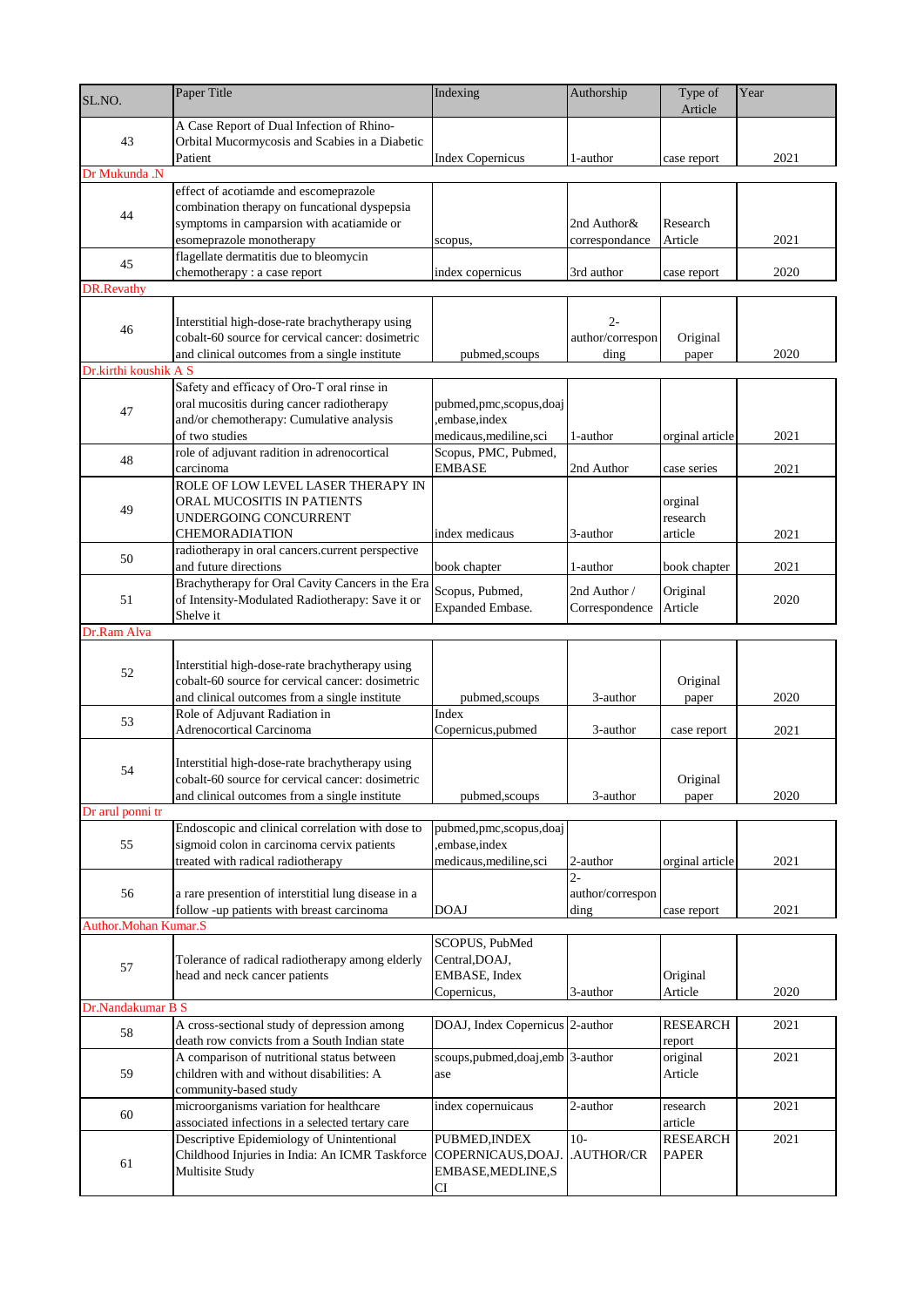| SL.NO.                 | Paper Title                                                                                                                                                                                                    | Indexing                                                      | Authorship                              | Type of<br>Article                | Year |
|------------------------|----------------------------------------------------------------------------------------------------------------------------------------------------------------------------------------------------------------|---------------------------------------------------------------|-----------------------------------------|-----------------------------------|------|
| 62                     | Costing models for hospital infection control<br>program in healthcare set up: ABC our<br>experience                                                                                                           | SCOPUS, MedLine,<br>PubMed, Index<br>Copernicus               | 2-AUTHOR/CR Original                    | research<br>Article               | 2020 |
| 63                     | Waste quarantine to reduce COVID-19 infection<br>spread                                                                                                                                                        | SCOPUS, MEDLINE/Pu<br>bMed                                    | 3-AUTHOR                                | <b>LETTER TO</b><br><b>EDITOR</b> | 2020 |
| Dr. Prathap kumar      |                                                                                                                                                                                                                |                                                               |                                         |                                   |      |
| 64                     | MORPHOLOGICAL AND MORPHOMETRIC<br>STUDY OF NUTRIENT FORAMINA OF<br>FEMUR IN SOUTH INDIAN POPULATION                                                                                                            | index copernicus                                              | 2nd Author &<br>corresponding           | Original<br>Research<br>Article   | 2020 |
| Dr.Shalini A Naik      |                                                                                                                                                                                                                |                                                               |                                         |                                   |      |
| 65                     | Assessment of biofilm formation among the<br>clinical isolates of Escherichia coli in a tertiary<br>care hospital                                                                                              | <b>INDEX</b><br>COPERNICAUS.INDE<br>X MEDICAUS                | 2-AUTHOR                                | Original<br>Research<br>Article   | 2020 |
| Dr. Sandeep T          |                                                                                                                                                                                                                |                                                               |                                         |                                   |      |
| 66                     | Bacteriological profile and antibiotic<br>susceptibility patterns of wound infections in a<br>tertiary care hospital in South India                                                                            | Indexcopernicus,                                              | 2nd Author                              | orginal<br>research<br>Article    | 2021 |
| Dr. Rathai Rajagopalan |                                                                                                                                                                                                                |                                                               |                                         |                                   |      |
| 67                     | ginger-the herb with zing                                                                                                                                                                                      | <b>Index Copernicus</b>                                       | 1st Author/<br>Corresponding            | <b>REVIEW</b><br><b>ARTICLE</b>   | 2021 |
| Dr.Lokesh. L.V         |                                                                                                                                                                                                                |                                                               |                                         |                                   |      |
| 68                     | Comparison of Transient Elastography and Liver<br>Biopsy in Assessing Fibrosis in Patients with<br>Nonalcoholic Fatty Liver Disease                                                                            | <b>DOAJ, EMBASE</b>                                           | 2nd author                              | Original<br>Artcle                | 2021 |
| 69                     | Early Post Endoscopic Retrograde<br>Cholangiopancreatography (ERCP) Cholecystitis<br>- Incidence, Risk Factors, Severity, and Surgical<br>Implications — Case Series                                           | <b>DOAJ</b>                                                   | 3rd Author                              | Case Reports                      | 2021 |
| 70                     | effect of acotiamide and combination therapy on<br>functional dyspepsia symtoms in comparsion<br>with acotiamide or esomeprazole monotherapy: a<br>prospective observational study                             | Scopus                                                        | 3rd Author                              | Case Reports                      | 2021 |
| Dr.Nivedita Maity      |                                                                                                                                                                                                                |                                                               |                                         |                                   |      |
|                        | Facial Paralysis Following Influenza                                                                                                                                                                           |                                                               |                                         |                                   |      |
| 71                     | Vaccination: A Disproportionality Analysis<br>Using the Vaccine Adverse Event Reporting<br><b>System Database</b>                                                                                              | DOAJ, Index<br>Copernicus, Embase,                            | 2-author                                | Original<br>Article               | 2020 |
|                        | Dr. ROOPA RANI. K (Dept of M.S.R.CARE)                                                                                                                                                                         |                                                               |                                         |                                   |      |
| 72                     | Comparison of Paravertebral Block with<br>Conventional Spinal Anesthesia in Patients<br>Undergoing Unilateral Inguinal Hernia Repair                                                                           | PUBMED, EMBASE,<br>Google Scholar, pmc                        | 1st Authorship                          | Original<br>Article               | 2020 |
| 73                     | VB10, a new blood biomarker for differential<br>diagnosis and recoverymonitoring of acute<br>viral and bacterial infections                                                                                    | EMBASE,<br>Scopus, MEDLINE,<br>PubMed, PMC, Google<br>Scholar | 4th Authorship                          | Research<br>Paper                 | 2021 |
|                        | Dr. VIKAS. K.N (Dept of M.S.R.CARE)                                                                                                                                                                            |                                                               |                                         |                                   |      |
| 74                     | Comparison of Paravertebral Block with<br>Conventional Spinal<br>Anesthesia in Patients Undergoing Unilateral<br>Inguinal Hernia<br>Repair                                                                     | PUBMED, EMBASE,<br>Google Scholar, pmc                        | 3rd author/<br>Correspondence<br>Author | Original<br>Article               | 2020 |
| 75                     | Efficiency of Analgesic Effects of Nsaids and<br>Opioids in Ureteric Colic Patients                                                                                                                            | index copernicus                                              | 3rd Authorship                          | Original<br>Article               | 2021 |
| 76                     | Comparison of Low Dose Intrathecal<br>Buprenorphine and Clonidine as an Adjuvant to<br>Bupivacaine in Spinal Anesthesia for Post-<br>Operative Analgesia in Lower Limb and Lower<br><b>Abdominal Surgeries</b> | index copernicus                                              | 2nd Authorship                          | Original<br>Article               | 2020 |
|                        | Dr. VINAY. R (Dept of M.S.R.CARE)                                                                                                                                                                              |                                                               |                                         |                                   |      |
| $77\,$                 | Comparison of Low Dose Intrathecal<br>Buprenorphine and Clonidine asan Adjuvant to<br>Bupivacaine in Spinal Anesthesia for Post-<br>OperativeAnalgesia in Lower Limb and Lower<br><b>Abdominal Surgeries</b>   | index copernicus                                              | 2nd Authorship                          | Original<br>Article               | 2020 |
|                        | Dr. Ramya .D.M (Dept of M.S.R.CARE)                                                                                                                                                                            |                                                               |                                         |                                   |      |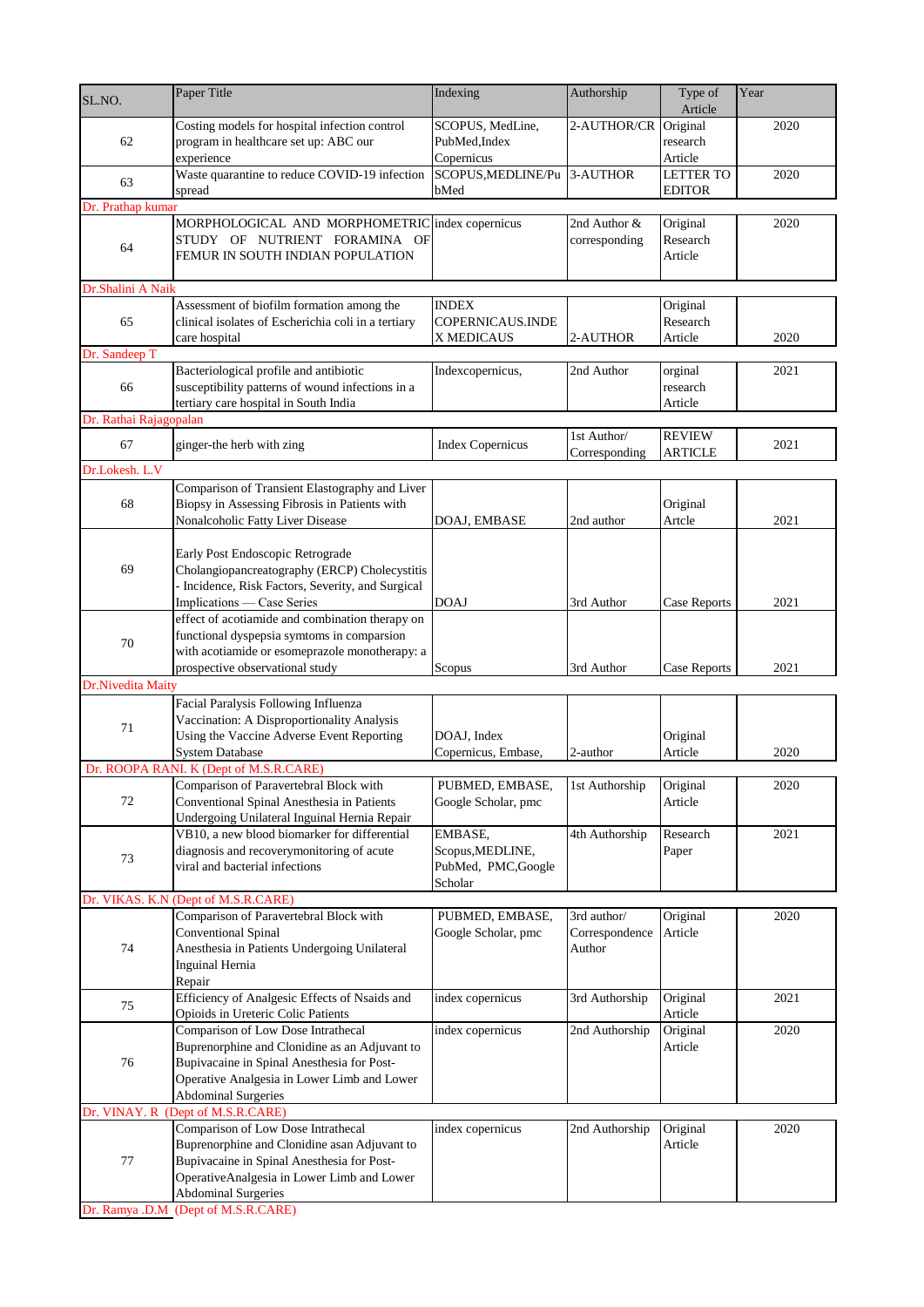| SL.NO. | Paper Title                                                                                                                                                                                                    | Indexing                                                                | Authorship                   | Type of<br>Article              | Year |
|--------|----------------------------------------------------------------------------------------------------------------------------------------------------------------------------------------------------------------|-------------------------------------------------------------------------|------------------------------|---------------------------------|------|
| 78     | Comparison of Low Dose Intrathecal<br>Buprenorphine and Clonidine as an Adjuvant<br>to Bupivacaine in Spinal Anesthesia for Post-<br>Operative Analgesia in Lower Limb and Lower<br><b>Abdominal Surgeries</b> | index copernicus, pmc                                                   | 1st Author/<br>Corresponding | Original<br>Article             | 2020 |
|        | Dr. Deepak . T.S (Dept of M.S.R.CARE)                                                                                                                                                                          |                                                                         |                              |                                 |      |
| 79     | Detection of Atypical Pathogens in Community<br>Acquired Pneumonia by Indirect<br>Immunofluorescence Assay                                                                                                     | Embase, PubMed, DOAJ,<br>Google Scholar                                 | 4th Authorship               | Orginal<br>Article              | 2021 |
|        | Dr. THANUJA GOPAL PRADEEP (Dept of OPHTHALMOLOGY)                                                                                                                                                              |                                                                         |                              |                                 |      |
| $80\,$ | Ocular manifestations in acute stage Stevens-<br>Johnson syndrome/toxic epidermal necrolysis - A<br>retrospective study in a tertiary hospital in south<br>India                                               | Scopus, pmc, Doaj                                                       | 1st author                   | Original<br>Article             | 2021 |
| 81     | Adoption of newer teaching methods to<br>overcome challenges of training in<br>ophthalmology residency during the COVID-19<br>pandemic                                                                         | Scopus, Pubmed,<br>Medline, Index Medicus,<br>PMC, SCI, Embase,<br>Daoj | 1st author                   | Education<br>and training       | 2021 |
| 82     | Non Covid Ophthalmic Emergency During<br>TheLockdown Period Of Covid-19 Pandemic                                                                                                                               | Not Indexed                                                             | 1st author                   | Original<br>Article             | 2020 |
| 83     | Bane of consanguinity-vision-threatening orbital<br>sub-periosteal haematoma in<br>hypofibrinogenaemia                                                                                                         | Scopus, Medline, Index<br>Medicus, PMC, Sci, doaj                       | 1st author/<br>Correspondec  | Clinical<br>Image               | 2020 |
| 84     | Central Serous Retinopathy in a Post COVID-19<br>Asymptomatic Healthcare Worker at a Tertiary<br>Care Hospital: A Unique Case Report                                                                           | Index copernicus, ICI                                                   | 2nd author                   | case report                     | 2021 |
| 85     | Orange-rind juice induced endothelialitis                                                                                                                                                                      | Index copernicus. ICI                                                   | 2nd author/<br>Correspondec  | case report                     | 2020 |
| 86     | Bilateral paracentral acute middle maculopathy<br>and acute macular n e u r o r e t i n o p a t h y f o<br>lowing COVID-19 vaccination                                                                         | Scopus, Pubmed, PMC,<br>Index Medicus,<br>Doaj.Medline, Embase,         | 2nd Author                   | case Report                     | 2021 |
|        | Dr. Soumya Ramani (dept of OPHTHALMOLOGY)                                                                                                                                                                      |                                                                         |                              |                                 |      |
| 87     | Assessment of wound integrity in Manual Small<br>Incision Cataract Surgery in a tertiary hospital".<br>In south India                                                                                          | <b>DOAJ</b>                                                             | 2nd Author/<br>Corresponding | Original<br>paper               | 2021 |
| 88     | THE OCCURRENCE OF VARIOUS GRADES<br>OF DIABETIC RETINOPATHY IN PATIENTS<br>WITH END STAGE RENAL DISEASE IN A<br>TERTIARY HOSPITAL                                                                              | <b>INDEX COPERNICUS</b>                                                 | 2nd Author/<br>Corresponding | original<br>research<br>article | 2020 |
| 89     | Adoption of newer teaching methods to<br>overcome challenges of training in<br>ophthalmology residency during the COVID-19<br>pandemic                                                                         | Scopus, Pubmed,<br>Medline, Index Medicus,<br>PMC, SCI, Embase,<br>Daoj | 3rd Author                   | Education<br>and training       | 2021 |
| 90     | Non Covid Ophthalmic Emergency During The<br>Lockdown Period Of Covid-19 Pandemic                                                                                                                              | Not Indexed                                                             | 4th author                   | Original<br>Article             | 2020 |
| 91     | TO DETERMINE THE OCCURRENCE OF<br><b>VARIOUS INTRA OPERATIVE</b><br>COMPLICATIONS OF MANUAL SMALL<br>INCISION CATARACT SURGERY FROM A<br>RURAL BACKGROUND IN A TERTIARY<br><b>HOSPITAL</b>                     | <b>INDEX COPERNICUS</b>                                                 | 2nd Author/<br>Corresponding | research<br>article             | 2021 |
| 92     | Collateral damage: Corneal injury due to mask<br>use during the COVID-19 pandemic - A case<br>series                                                                                                           | Scopus, Pubmed, PMC,<br>Index Medicus,<br>Doaj.Medline, Embase,         | 1st Author                   | <b>Case Reports</b>             | 2021 |
| 93     | E-learning in ophthalmology among<br>undergraduate medical students in India<br>during the COVID-19 pandemic                                                                                                   | NOT AV                                                                  | 2ndauthor/<br>Correspondec   | original paper                  | 2021 |
|        | Dr. Divya Dabir sundaresh (Dept of OPHTHALMOLOGY                                                                                                                                                               |                                                                         |                              |                                 |      |
| 94     | Non Covid Ophthalmic Emergency During The<br>Lockdown Period Of Covid-19 Pandemic                                                                                                                              | Not AV                                                                  | 5th Author                   | Original<br>Article             | 2020 |
| 95     | Ocular trauma in mid face fractures - An<br>interdisciplinary approach                                                                                                                                         | <b>DOAJ</b>                                                             | 1st Author/<br>Corresponding | Original<br>Article             | 2021 |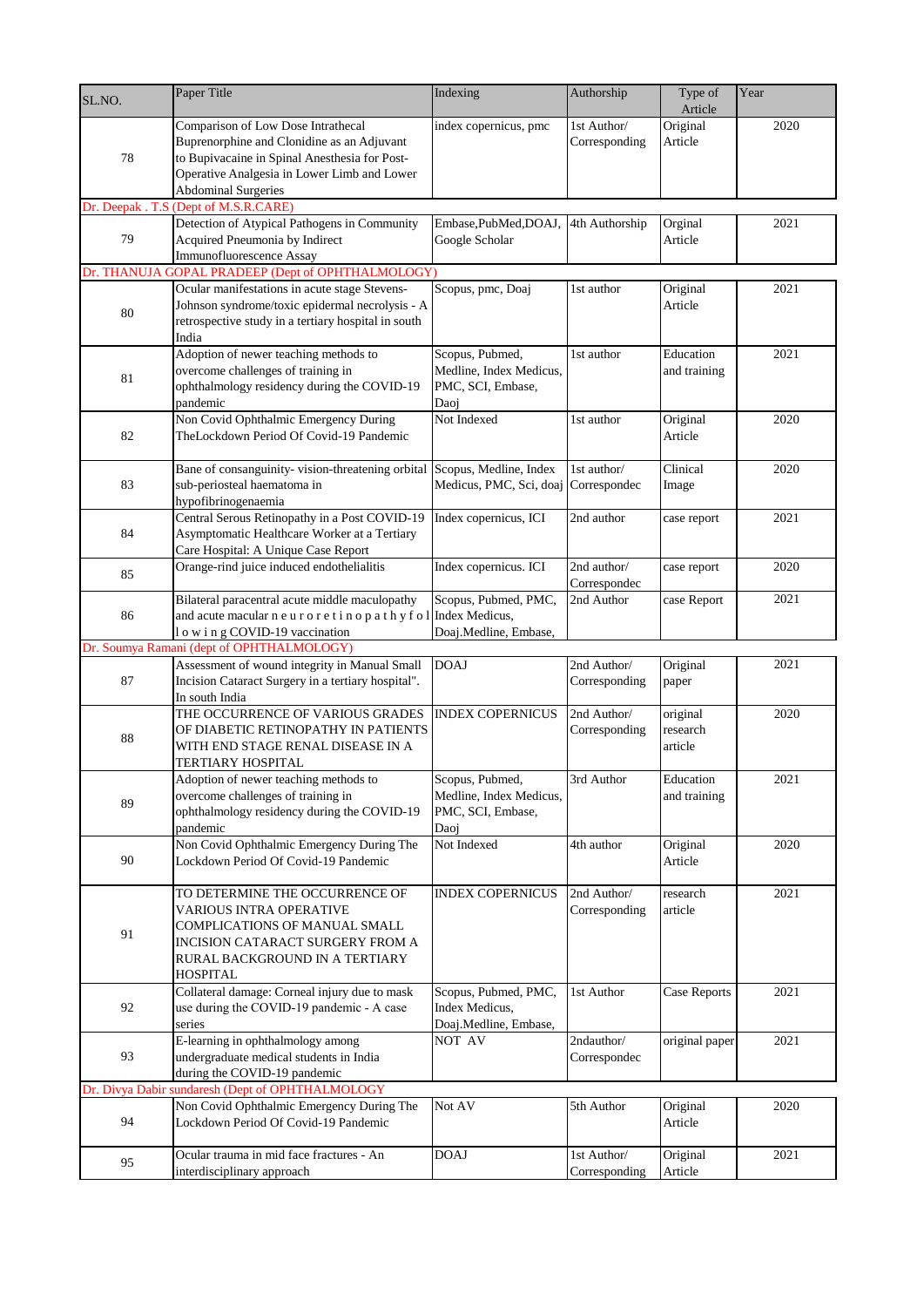| SL.NO. | Paper Title                                                                                                                                                                                    | Indexing                                                                              | Authorship                    | Type of<br>Article              | Year |
|--------|------------------------------------------------------------------------------------------------------------------------------------------------------------------------------------------------|---------------------------------------------------------------------------------------|-------------------------------|---------------------------------|------|
| 96     | Adoption of newer teaching methods to<br>overcome challenges of training in<br>ophthalmology residency during the COVID-19<br>pandemic                                                         | Scopus, Pubmed,<br>Medline, Index Medicus, Corresponding<br>PMC, SCI, Embase,<br>Daoj | 2nd Author/                   | Education<br>and training       | 2021 |
| 97     | collateral damage-corneal injury due to mask use<br>during the covid-19 pandemic- case series                                                                                                  | Scopus, Pubmed,<br>Medline, Index Medicus,<br>PMC, SCI, Embase,<br>Daoj               | 2nd Author                    | <b>Case Reports</b>             | 2021 |
|        | Dr. KSHEERAJA. Y (Dept of OPHTHALMOLOGY)                                                                                                                                                       |                                                                                       |                               |                                 |      |
| 98     | assessment of the visual outcome and central<br>macular thickness after laser photocoagulation in<br>patients with early proliferative diabetic<br>retinopathy without diabetic macular Oedema | Index Copernicus.<br>Pubmed                                                           | 2nd author/<br>Corresponding  | Original<br>Research<br>paper   | 2021 |
| 99     | A Rare Case of Anti Phospholipid Syndrome<br>Associated Intermediate and Posterior Uveitis                                                                                                     | <b>Index Copernicus</b>                                                               | 1st author /<br>Corresponding | Case Study                      | 2021 |
| 100    | varied oculo-cutaneous manifestations of<br>neurofibromatosis i1 in the same family                                                                                                            | pubmed, scopus,                                                                       | 1st author /<br>Corresponding | Original<br>Article             | 2021 |
| 101    | A Case Report of Lamellar Ichthyosis                                                                                                                                                           | <b>Index Copernicus</b>                                                               | 2nd author                    | case Report                     | 2021 |
| 102    | case report a case of tuberous sclerosis                                                                                                                                                       | <b>Index Copernicus</b>                                                               | 2nd author                    | case Report                     | 2021 |
| 103    | comparison of central corneal thickness (cct) and<br>intraocular pressure (iop) in patients with<br>pseudoexfoliation and healthy individuals<br>without pseudoexfoliation                     | Doaj                                                                                  | 1st author                    | Original<br>Article             | 2021 |
| 104    | E-learning in ophthalmology among<br>undergraduate medical students in India during<br>the COVID-19 pandemic                                                                                   | Doaj                                                                                  | 1st author                    | Original<br>paper               | 2021 |
| 105    | PREVALENCE OF ADVANCED DIABETIC<br>EYE DISEASE AMONG DIABETIC<br>PATIENTS IN A TERTIARY CARE<br>HOSPITAL IN SOUTH INDIA                                                                        | Doaj                                                                                  | 1st author                    | Research<br>Article             | 2022 |
|        | Dr. RAMYA M (Dept of OPHTHALMOLOGY)                                                                                                                                                            |                                                                                       |                               |                                 |      |
| 106    | THE OCCURRENCE OF VARIOUS GRADES<br>OF DIABETIC RETINOPATHY IN PATIENTS<br>WITH END STAGE RENAL DISEASE IN A<br>TERTIARY HOSPITAL                                                              | <b>INDEX COPERNICUS</b>                                                               | 1-author                      | original<br>research<br>article | 2020 |
| 107    | TO DETERMINE THE OCCURRENCE OF<br><b>VARIOUS INTRA OPERATIVE</b><br>COMPLICATIONS OF MANUAL SMALL<br>INCISION CATARACT SURGERY FROM A<br>RURAL BACKGROUND IN A TERTIARY<br><b>HOSPITAL</b>     | <b>INDEX COPERNICUS</b>                                                               | 1-author                      | research<br>article             | 2021 |
| 108    | Non Covid Ophthalmic Emergency During The<br>Lockdown Period Of Covid-19 Pandemic                                                                                                              | Not Indexed                                                                           | 6th Author                    | Original<br>Article             | 2020 |
| 109    | Assessment of wound integrity in Manual Small<br>Incision Cataract Surgery in a tertiary hospital".                                                                                            | <b>DOAJ</b>                                                                           | 1st Author/<br>Corresponding  | Original<br>paper               | 2021 |
| 110    | assessment of the visual outcome and central<br>macular thickness after laser photocoagulation in<br>patients with early proliferative diabetic<br>retinopathy without diabetic macular Oedema | Index Copernicus.<br>Pubmed                                                           | 1st Author                    | Original<br>Research<br>paper   | 2021 |
| 111    | comparison of central corneal thickness (cct) and<br>intraocular pressure (iop) in patients with<br>pseudoexfoliation and healthy individuals<br>without pseudoexfoliation                     | Doaj                                                                                  | 1st author                    | Original<br>Article             | 2021 |
|        | Dr.Nanda Kishore Alva N (De[t of Pathology)                                                                                                                                                    |                                                                                       |                               |                                 |      |
| 112    | Acquired immunodeficiency syndrome<br>presenting as testicular tuberculosis                                                                                                                    | Scopus, Pubmed,<br>Medline, Index medicus                                             | 4th Author                    | <b>Case Reports</b>             | 2020 |
| 113    | A Study of Cytokeratin-7 expression and<br>clinicopathological correlation in dysplasia and<br>squamous cell carcinoma of the cervix                                                           | Pubmed, Medline,<br>Scopus, Index<br>Copernicus, Embase,<br>Doaj                      | 1st Author                    | orginal<br>Article              | 2021 |
|        | Dr. Sridhar. H (Dept opf Pathology)                                                                                                                                                            |                                                                                       |                               |                                 |      |
| 114    | Efficacy of ProEx C in detecting Cervical<br>squamous epithelial lesions: Cross-sectional<br>study                                                                                             | SCI, Scopus, EMBASE,<br>Index copernicus                                              | 3rd author                    | Research<br>Article             | 2020 |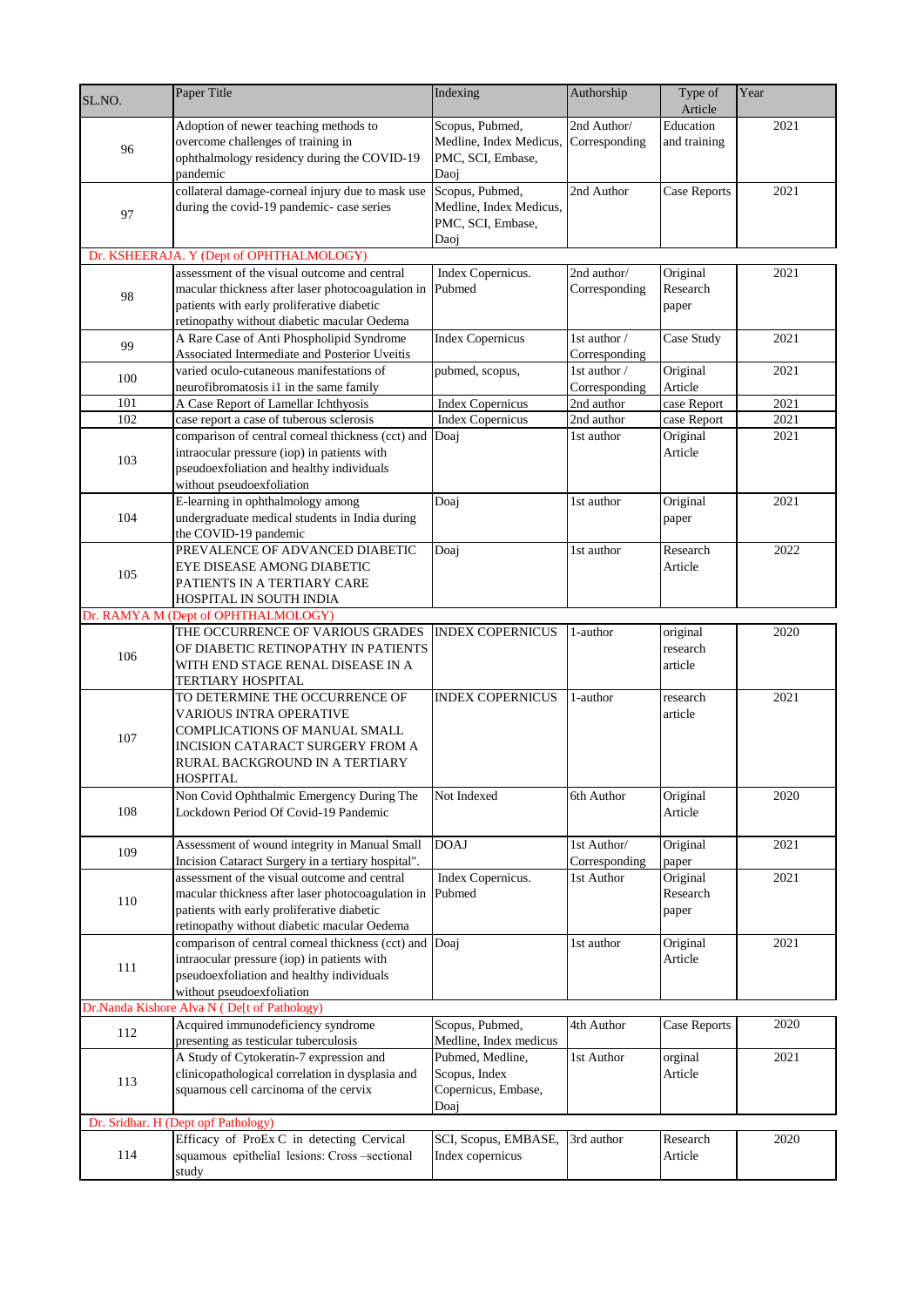| SL.NO.                                   | Paper Title                                                                                                                                                                  | Indexing                                                | Authorship                      | Type of<br>Article         | Year |
|------------------------------------------|------------------------------------------------------------------------------------------------------------------------------------------------------------------------------|---------------------------------------------------------|---------------------------------|----------------------------|------|
| 115                                      | Study of Age wise Spectrum of Breast Lump<br>Biopsies with FNAC Correlation a 3-Year<br>Experience from a Tertiary Health Care Centre                                        | <b>Index Copernicus</b>                                 | 2nd Author                      | Research<br>Article        | 2021 |
| 116                                      | Histomorphological Analysis of Residual Breast<br>Tumors Following Neoadjuvant Chemotherapy                                                                                  | Doaj, Index<br>Copernicus, Index<br>Medicus             | 2nd Author                      | ORIGINAL<br><b>ARTICLE</b> | 2021 |
| Dr. Usha. M (Dept of pathology)          |                                                                                                                                                                              |                                                         |                                 |                            |      |
| 117                                      | Histomorphological Analysis of Renal Lesions in Scopus, Index<br><b>Autopsy Specimens</b>                                                                                    | Copernicus, SCI                                         | 4th Author                      | Original<br>Article        | 2020 |
| 118                                      | Evaluation of Histopathological Spectrum of<br>Hepatic Lesions in Liver Biopsies: A Two<br>Years Prospective Study                                                           | DOAJ and Scopus,<br><b>Index Copernicus</b>             | 2nd author                      | Original<br>Article        | 2020 |
| 119                                      | Comparison of Clinicopathological Profile of<br>Oral Squamous Cell Carcinoma between<br>Younger and Older Indian Adults.                                                     | <b>DOAJ.INDEX</b><br>COPERNICUS,                        | 9th author                      | Original<br>Article        | 2020 |
|                                          | Dr. Clement Wilfred Devadass (Dept of Pathology)                                                                                                                             |                                                         |                                 |                            |      |
| 120                                      | Histopathologic patterns of nonrejection injury in scopus, Doaj, Index<br>renal allograft biopsies and their clinical<br>characteristics; a single centre south Indian study | Copernicus                                              | 1st author/<br>Corresponding    | Oringinal<br>article       | 2021 |
| 121                                      | Comparison of Clinicopathological Profile of<br>Oral Squamous Cell Carcinoma between<br>Younger and Older Indian Adults                                                      | Index Copernicus, Doaj,<br>embase                       | 1st author/<br>Corresponding    | Oringinal<br>article       | 2020 |
| 122                                      | Histomorphological Analysis of Renal Lesion In<br>Autopsy Specimen                                                                                                           | Scopus, Index<br>Copernicus,                            | 2nd<br>author/Correspo<br>nding | Oringinal<br>article       | 2020 |
| 123                                      | Evaluation of Histopathological Spectrum of<br>Hepatic Lesions in Liver Biopsies: A Two Years<br>Prospective Study                                                           | Scopus, Index<br>Copernicus,                            | 3rd author                      | Oringinal<br>article       | 2020 |
|                                          | Dr. Sulatha Kamatha (Dept of pathology)                                                                                                                                      |                                                         |                                 |                            |      |
| 124                                      | study of agreement between histopathological<br>and clinico-radiological diagnosis of bone<br>tumours and tumour-like lesions                                                | Index Copernicus,<br>Embase, DOAJ.                      | 2nd Author<br>Corresponding     | Orignal<br>Article         | 2020 |
| 125                                      | An aggressive urothelial carcinoma in a<br>horseshoe kidney - a case report                                                                                                  | DOAJ,, Index<br>Copernicus, Web of<br>Science, Embase   | 2nd author/<br>Corresponding    | Case Report                | 2020 |
| 126                                      | Observational Study of Interface Dermatitis with<br>Clinicopathological Correlation                                                                                          | Index Medicus for South-1st author/<br>East Asia Region | Corresponding                   | Original<br>Article        | 2020 |
| 127                                      | Histomorphological Study of Skin Epithelial<br>Tumours with Immunohistochemical Evaluation<br>of p53 Expression in Malignant Tumours                                         | DOAJ, SCI, Index<br>Copernicus, Embase,                 | 1st author/<br>Corresponding    | Original<br>Article        | 2021 |
| 128                                      | Correlation of BCL-2 and Ki-67 Expression with index copernicus,<br>Clinicopathological Parameters in Oral<br>Squamous Cell Carcinoma                                        | embase, pubmed, pmc,<br>doaj                            | 2nd author/<br>Corresponding    | Original<br>Article        | 2021 |
|                                          | Dr. SUNIL KUMAR B.M (Dept of Paediatrics)                                                                                                                                    |                                                         |                                 |                            |      |
| 129                                      | Descriptive Epidemiology of Unintentional<br>Childhood Injuries in India: An ICMR Taskforce<br>Multisite Study.                                                              | Medicine, SCI, PubMed, Co-Investigators                 |                                 | Research<br>Paper          | 2021 |
|                                          | Dr. Chandrika Rao (Dept of Paediatrics)                                                                                                                                      |                                                         |                                 |                            |      |
| 130                                      | "Prevalence and Forms of Bullying Perpetration<br>and Victimization in Indian Adolescents"                                                                                   | Index Copernicus,                                       | 3rd Author                      | Original<br>Article        | 2020 |
|                                          | Dr. Somashekar . A. R (Dept of Paediatrics)                                                                                                                                  |                                                         |                                 |                            |      |
| 131                                      | Effect of Yoga (Pranayama) in Improving<br>Pulmonary Function Tests In Pediatric Age<br>Group: a One Year Prospective Study                                                  | Not AV                                                  | 1st author                      | Not AV                     | 2020 |
| 132<br>Dr. Kalaivani V (Dept of Surgery) | Behavioral problems in children with asthma and<br>their association - A cross-sectional study                                                                               | <b>Index Copernicus</b>                                 | 1st Author/<br>Corresponding    | Original<br>Article        | 2020 |
| 133                                      | Giant Phyllodes Tumour in a Postmenopausal<br>Woman: A Case Report                                                                                                           | Embse Index<br>Copernicus &DOAJ                         | 1st Author<br>/Corresponding    | Case Report                | 2020 |
|                                          | Dr. SREEKAR AGUMBE PAI (Dept of Surgery)                                                                                                                                     |                                                         |                                 |                            |      |
| 134                                      | Pre-operative Status as a Deciding Tool in<br>Predicting Failure of Laparoscopic<br>Cholecystectomy in Acute Calculous<br>Cholecystitis                                      | Not Indexed                                             | 2nd Author                      | Original<br>Article        | 2021 |
|                                          | Dr. Anupama Pujar. K (Dept of Surgery)                                                                                                                                       |                                                         |                                 |                            |      |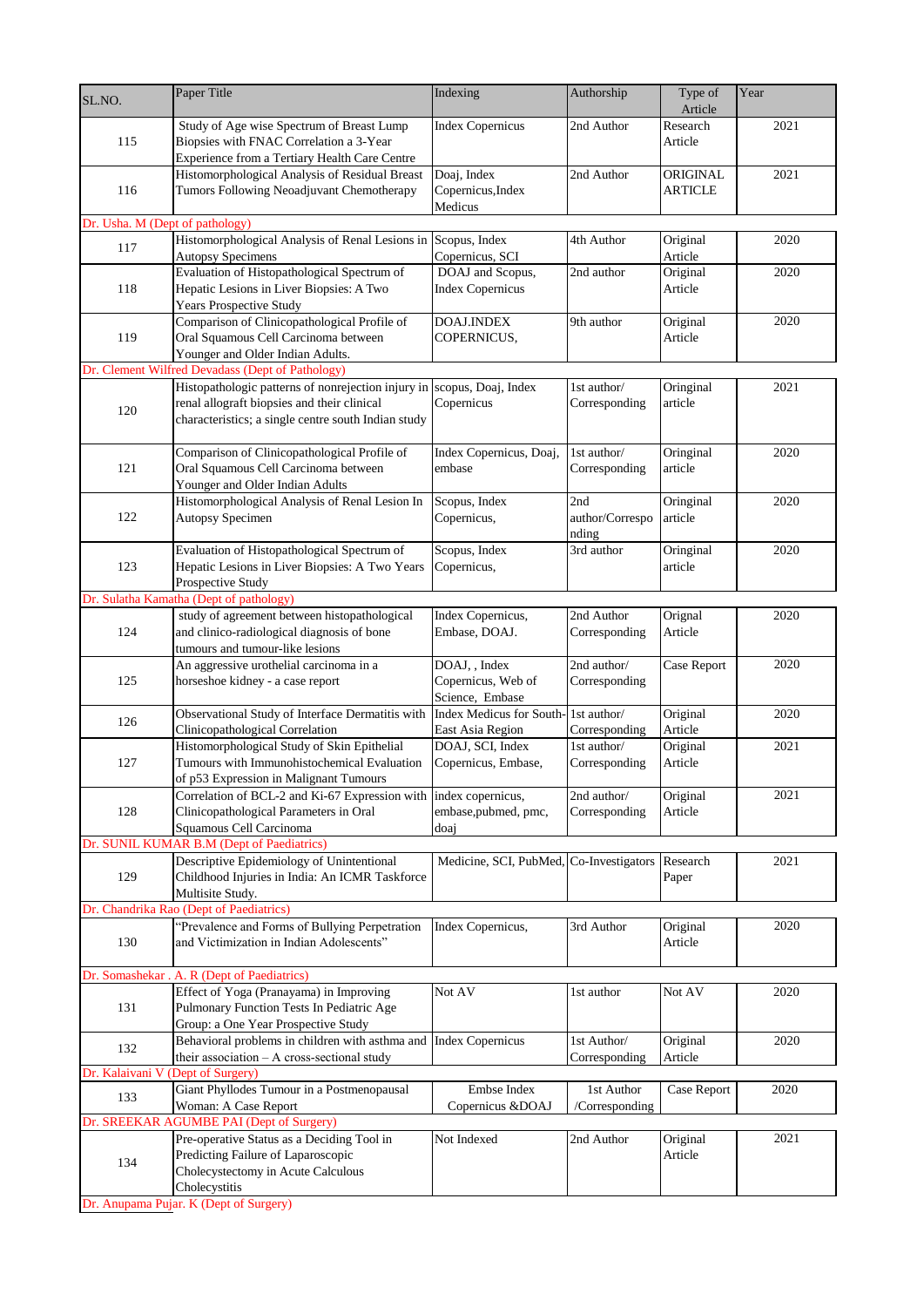| SL.NO. | Paper Title                                                                                                                                                           | Indexing                                                       | Authorship                     | Type of<br>Article                | Year |
|--------|-----------------------------------------------------------------------------------------------------------------------------------------------------------------------|----------------------------------------------------------------|--------------------------------|-----------------------------------|------|
| 135    | Assessment of difficult Laparoscopic<br>cholecystectomy based on clinical and<br>radiological findings                                                                | index Copernicus, Index<br>medicus                             | 2nd author                     | NOT AV                            | 2020 |
| 136    | Association of thyroid dysfunction in patients<br>with biliary calculus: A study in tertiary care<br>hospital                                                         | index Copernicus, Index<br>medicus                             | 2nd author                     | NOT AV                            | 2020 |
|        | Dr. Sanjeev Vikram Shetty (Dept of Surgery)                                                                                                                           |                                                                |                                |                                   |      |
| 137    | Short-term and pathologic outcomes of robotic<br>versus open pancreatoduodenectomy for<br>periampullary and pancreatic head malignancy:<br>an early experience        | Scopus, Pubmed,<br>Medline, Embase                             | 4th Author                     | Original<br>Article               | 2021 |
|        | Dr. SURESH. G (Dept of ANAESHESIOLOGY)                                                                                                                                |                                                                |                                |                                   |      |
| 138    | Effect of 0.9% saline and Ringer's lactate on<br>mean change in blood glucose levels under<br>spinal anaesthesia among diabetic patients                              | SCOPUS, DOAJ                                                   | 3rd Author                     | Original<br>Article               | 2020 |
|        | Dr. Prapti Rath (Dept of ANAESHESIOLOGY)                                                                                                                              |                                                                |                                |                                   |      |
| 139    | Regional Anaesthesia: Boon for chronic kidney<br>disease patients undergoing vascular access<br>surgery                                                               | scopus, DOAJ                                                   | 1st Author/<br>Correspondece   | Review<br>Article                 | 2020 |
| 140    | Comparison of Haemodynamic Response to<br>Intubation with KingVision and C-MAC庐<br>Videolaryngoscope in Adults                                                        | Doaj                                                           | 4th Author                     | <b>RESEARCH</b><br><b>ARTICLE</b> | 2020 |
| 141    | Comparison of Haemodynamic response to<br>intubation with Kingvision and C-Mac<br>videolaryngoscope in adults                                                         | DOAJ, Google Scholar                                           | 1st Author                     | <b>RESEARCH</b><br><b>ARTICLE</b> | 2020 |
|        | Dr. Parate, Leena Harshad (Dept of ANAESHESIOLOGY)                                                                                                                    |                                                                |                                |                                   |      |
| 142    | The study of intranasal dexmedetomidine during<br>total intravenous anesthesia for endoscopic<br>retrograde cholangiopancreatography                                  | <b>DOAJ</b>                                                    | 2nd Author /<br>Correspondence | Original<br>Article               | 2020 |
| 143    | A comparative study of acromio-axillo-<br>suprasternal notch index with upper lip bite test<br>and modified Mallampati score to predict<br>difficult laryngoscopy     | <b>DOAJ</b>                                                    | 4th Author                     | Original<br>Article               | 2020 |
| 144    | Altered airway anatomy but challenges remains<br>same                                                                                                                 | pubmed, DOAJ, Google<br>Scholar, Index<br>Medicus, SCOPUS, PMC | 1st Author /<br>Correspondence | Case Report                       | 2020 |
| 145    | A Randomized Control Trial on the Efficacy of<br>Bilateral Ilioinguinal-Iliohypogastric Nerve<br>Block and Local Infiltration for Post-Cesarean<br>Delivery Analgesia | DOAJ, IndMed, Google<br>Scholar                                | 5th Author                     | Original<br>Article               | 2020 |
|        | Dr. Navdeep (Dept of ANAESHESIOLOGY)                                                                                                                                  |                                                                |                                |                                   |      |
| 146    | Effect of 0.9% saline and Ringer's lactate on<br>mean change in blood glucose<br>levels under spinal anaesthesia among diabetic<br>patients                           | SCOPUS, DOAJ                                                   | 4th Author                     | Original<br>Article               | 2020 |
| 147    | Altered Anatomy but Challenges Remain the<br>same                                                                                                                     | pubmed, DOAJ, Google<br>Scholar, Index<br>Medicus, SCOPUS, PMC | 4th Author                     | Case Report                       | 2020 |
|        | Dr. SANDYA RANI DODDAGAVANAHALLI CHANNAIAH (Dept of ANAESHESIOLOGY)                                                                                                   |                                                                |                                |                                   |      |
| 148    | a randomised control trial on the efficacy of<br>bilateral ilioinguinal -iliohypogastric nerve block<br>and local infiltion for post -cesarean delivery<br>anagesia   | DOAJ                                                           | 3rd author                     | Original<br>Article               | 2020 |
|        | Dr. Archana. s (Dept of ANAESHESIOLOGY)                                                                                                                               |                                                                |                                |                                   |      |
| 149    | Regional Anaesthesia: Boon for chronic kidney<br>disease patients undergoing vascular access<br>surgery                                                               | scopus, DOAJ                                                   | 2nd Author                     | Review<br>Article                 | 2020 |
|        | Dr. BALAKRISHNA K SHENOY (Dept of ANAESHESIOLOGY)                                                                                                                     |                                                                |                                |                                   |      |
| 150    | EFFECT OF 0.9% SALINE AND RINGER'S<br>LACTATE ON MEAN CHANGE IN BLOOD<br>GLUCOSE LEVELS UNDER SPINAL<br>ANAESTHESIA AMONG DIABETIC<br><b>PATIENTS</b>                 | SCOPUS, DOAJ                                                   | 2nd author/<br>corresponding   | Research<br>article               | 2020 |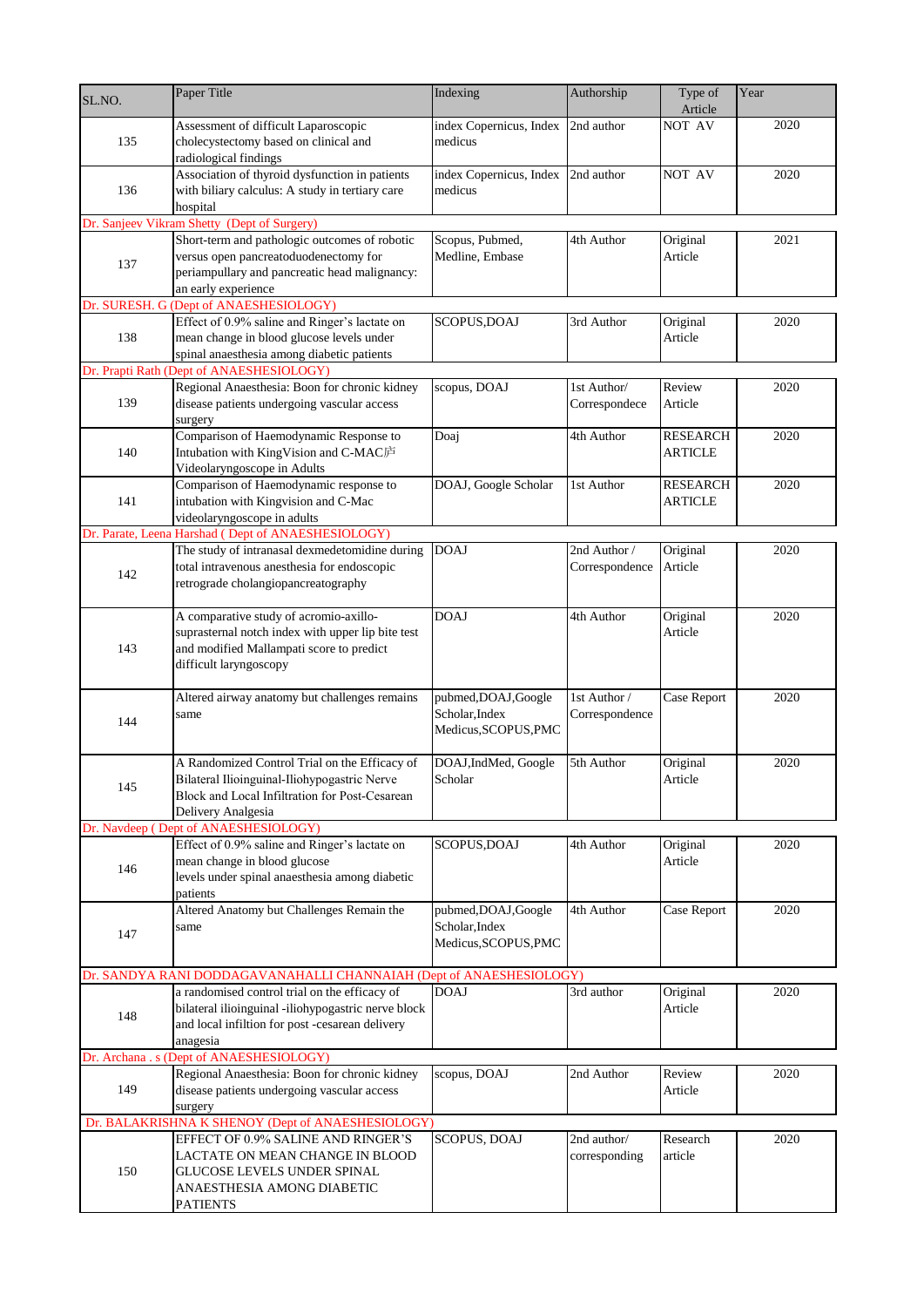| SL.NO.                         | Paper Title                                                                                                                                                                                                    | Indexing                                                       | Authorship                     | Type of<br>Article                | Year |
|--------------------------------|----------------------------------------------------------------------------------------------------------------------------------------------------------------------------------------------------------------|----------------------------------------------------------------|--------------------------------|-----------------------------------|------|
| 151                            | A COMPARATIVE STUDY OF ACROMIO-<br>AXILLO-SUPRASTERNAL NOTCH INDEX<br>WITH UPPER LIP BITE TEST AND<br>MODIFIED MALLAMPATI SCORE TO<br>PREDICT DIFFICULT LARYNGOSCOPY                                           | <b>DOAJ</b>                                                    | 3rd author                     | original<br>article               | 2020 |
|                                | Dr. Sadasivan S Iyer (Dept of ANAESHESIOLOGY)                                                                                                                                                                  |                                                                |                                |                                   |      |
| 152                            | Effect of 0.9% saline and Ringer's lactate on<br>mean change in blood glucose levels under spinal<br>anaesthesia among diabetic patients                                                                       | SCOPUS, DOAJ                                                   | 4th Author                     | Original<br>Article               | 2020 |
|                                | Dr. Yatish B (Dept of ANAESHESIOLOGY)                                                                                                                                                                          |                                                                |                                |                                   |      |
| 153                            | Comparison of a "rule of threes" algorithm<br>versus continuous infusion of oxytocin during<br>elective caesarean delivery: A randomized<br>clinical study                                                     | <b>Index Copernicus</b>                                        | 2nd Author /<br>Correspondence | Original<br>Research<br>Article   | 2021 |
|                                | Dr. Manjunatha A.C (Dept of ANAESHESIOLOGY)                                                                                                                                                                    |                                                                |                                |                                   |      |
| 154                            | Effect of single preoperative dose of duloxetine<br>on postoperative analgesia in patients undergoing<br>total abdominal hysterectomy under spinal<br>anesthesia                                               | pubmed, pmc                                                    | 2nd Author /<br>Correspondence | Original<br>Article               | 2021 |
|                                | Dr. Geetha .C. R (Dept of ANAESHESIOLOGY)                                                                                                                                                                      |                                                                |                                |                                   |      |
| 155                            | Comparison of Haemodynamic Response to<br>Intubation with<br>KingVision and C-MAC® Videolaryngoscope in<br>Adults                                                                                              | DOAJ, Google Scholar                                           | 5th Author                     | <b>RESEARCH</b><br><b>ARTICLE</b> | 2020 |
|                                | Dr. Vinayaka .P.S (Dept of ANAESHESIOLOGY)                                                                                                                                                                     |                                                                |                                |                                   |      |
| 156                            | A Randomized Control Trial on the Efficacy of<br>Bilateral Ilioinguinal-Iliohypogastric Nerve<br>Block and Local Infiltration for Post-Cesarean<br>Delivery Analgesia                                          | DOAJ, IndMed, Google<br>Scholar                                | 2nd Author                     | Original<br>Article               | 2020 |
| 157                            | A comparative study of acromio-axillo-<br>suprasternal notch index with upper lip bite test<br>and modified Mallampati score to predict<br>difficult laryngoscopy                                              | <b>DOAJ</b>                                                    | 2nd Author /<br>Correspondence | Original<br>Article               | 2020 |
| 158                            | A Clinical Study on Correlation of<br>Ultrasonographic Measurement of<br>Caval Index with Central Venous Pressure                                                                                              | index copernicus                                               | 4th Author/<br>Correspondance  | Original<br>Article               | 2020 |
| 159                            | A comparative study in airway novices using<br>king vision videolaryngoscope and conventional<br>macintosh direct laryngoscope for endotracheal<br>intubation                                                  | pubmed, PMC                                                    | 1st Author/<br>Correspondance  | Original<br>Article               | 2021 |
| 160                            | Altered airway anatomy but challenges remains<br>same                                                                                                                                                          | pubmed, DOAJ, Google<br>Scholar, Index<br>Medicus, SCOPUS, PMC | 2nd Author                     | Case Report                       | 2020 |
| 161                            | The study of intranasal dexmedetomidine during<br>total intravenous anesthesia for endoscopic<br>retrograde cholangiopancreatography                                                                           | DOAJ, Google Scholar                                           | 4th Author                     | Original<br>Article               | 2020 |
| Author: Dr. Keshava Murthy M R | Efficiency of Analgesic Effects of Nsaids and                                                                                                                                                                  |                                                                |                                | original                          |      |
| 162                            | Opioids in Ureteric Colic Patients                                                                                                                                                                             | <b>Index Copernicus</b>                                        | 1st Author                     | article                           | 2021 |
| 163                            | Impact Of Health Education On Knowledge,<br>Attitude Of Adolescent School Student's<br>Bystander Reach: (Response To Each) Stroke,<br>Heart Attack And Sudden Cardiac Arrest-An<br><b>Interventional Study</b> | Scopus, EMBASE<br><b>Index Copernicus</b>                      | 3rd Author                     | original<br>article               | 2021 |
| 164                            | Implementation & Evaluation of a Five level<br>Triage (Emergency Severity Index Tool): A<br>Hospital - Based Prospective Observational<br>study in Bangalore                                                   | Scopus, DOAJ, Index<br>Copernicus,                             | 3rd Author                     | original<br>article               | 2022 |
| 165<br>Dr.Aruna Ramesh         | Teaching Hands-Only CPR (HOCPR) skills to<br>8th-grade students in urban Bengaluru:<br>Development of a comprehensive Hands-Only<br>CPR programme for high school students                                     | Scopus, DOAJ,<br>PubMed<br>EMBASE                              | 4th Author &<br>Corresponde    | original<br>article               | 2022 |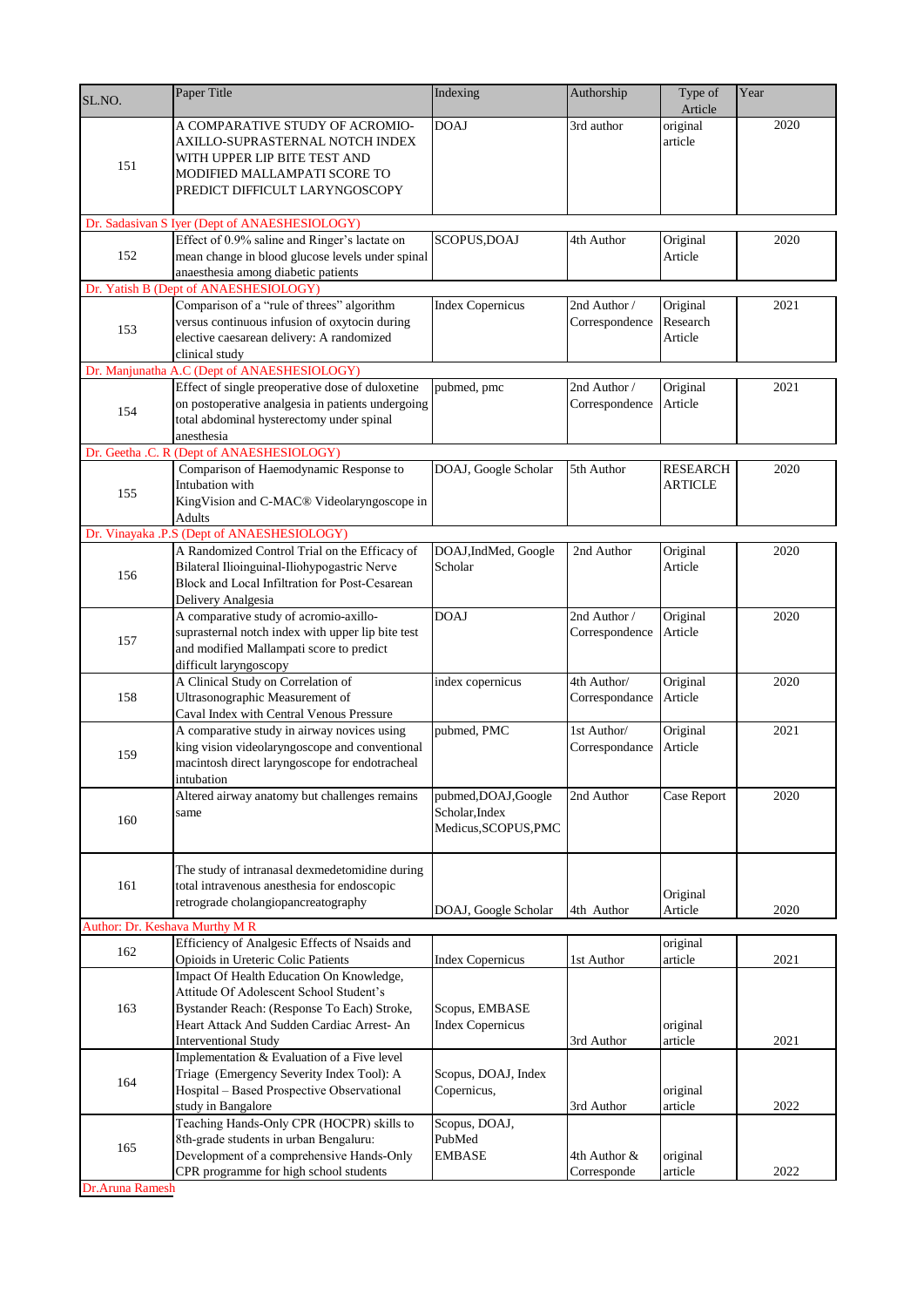| SL.NO.                 | Paper Title                                                                                                                                                                                 | Indexing                                                    | Authorship                       | Type of<br>Article                        | Year |      |
|------------------------|---------------------------------------------------------------------------------------------------------------------------------------------------------------------------------------------|-------------------------------------------------------------|----------------------------------|-------------------------------------------|------|------|
| 166                    | Participants' perception of the AIIMS Trauma<br>Assessment and Management (ATAM) course<br>for management of polytrauma: A<br>multiinstitutional experience from India                      | scopus, pubmed, pmc, emb<br>ase                             | 3rd author                       | Research<br>Article                       | 2021 |      |
| 167                    | Trauma Care in India: Capacity assessment<br>survey from Five Centre                                                                                                                        | SCOPUS, pubmed, medli<br>ne, index medicus, SCI             | 3rd author                       | Shock/Sepsis<br>/Trauma/Criti<br>cal Care | 2020 |      |
| 168                    | Efficiency of Analgesic Effects of Nsaids and<br>Opioids in Ureteric Colic Patients                                                                                                         | <b>INDEX COPERNICUS</b>                                     | 2nd author                       | Original<br>Article                       | 2021 |      |
| Dr.Girish M S          |                                                                                                                                                                                             |                                                             |                                  |                                           |      |      |
| 169                    | Histopathologic patterns of nonrejection injury in scopus, index<br>renal allograft biopsies and their clinical<br>characteristics; a single centre south Indian study                      | copernicus, doaj                                            | 5th author                       | original<br>article                       | 2021 |      |
| 170                    | Clinicopathological Profile Of Antibody-<br>Mediated Rejection In Renal Allograft And Role<br>Of C4d Immunohistochemistry And Anti-HLA<br>Donor-Specific Antibodies In Its Diagnosis.       | scopus, pubmed, pmc<br>index copernicus                     | 2nd author                       | Research<br>Article                       | 2021 |      |
| 171                    | NEW METHODS OF CONFERENCE<br>COVERAGE ON SOCIAL MEDIA -DO THEY<br>HELP INCREASE THE REACH?                                                                                                  | pmc,embase,sci,scopus,d<br>oaj                              | 13th author                      | ABSTRACT<br>S                             | 2020 |      |
| 172                    | Tuberculosis in renal transplant recipients: Our<br>decade long experience with an opportunistic<br>invader                                                                                 | pubmed, medline, index<br>medicus                           | 5th author                       | original<br>article                       | 2020 |      |
| Dr.Harshavardhan Reddy |                                                                                                                                                                                             |                                                             |                                  |                                           |      |      |
|                        | <b>Ototacoustic Emissions-Based Hearing</b>                                                                                                                                                 |                                                             |                                  |                                           |      |      |
| 173                    | Assessment of Neonates in Tertiary Care<br>Hospital                                                                                                                                         | scopus, pmc                                                 | 2nd author                       | original<br>article                       | 2021 |      |
| 174                    | Retrospective Analysis of Transnasal Endoscopic<br>CSF Rhinorrhea Repair in a Tertiary Care Centre                                                                                          | scopus, pmc                                                 | 7th author                       | original<br>article                       | 2021 |      |
| 175                    | Frontal Sinusitis Management: Intact Ethmoidal<br>Bulla Technique Vs Ethmoidal Bullectomy                                                                                                   | DOAJ.INDEX<br>COPERNICUS,                                   | 1st<br>author/correspon<br>dence | main article                              | 2021 |      |
| Dr. Preethi B L        |                                                                                                                                                                                             |                                                             |                                  |                                           |      |      |
| 176                    | Assessment of Body Mass Index in Prediabetics                                                                                                                                               | <b>Index Copernicus</b>                                     | 3rd author                       | short<br>communicati<br>on                |      | 2021 |
| 177                    | Neuropsycological Assessment in Patients with<br>Prediabetes A Case Control Study                                                                                                           | ICI                                                         | 3rd author                       | Case report                               | 2022 |      |
| Dr.Naveen Kumar P      |                                                                                                                                                                                             |                                                             |                                  |                                           |      |      |
| 178                    | Feasibility Study of Business Models of<br>Hemodialysis in India                                                                                                                            | Medline, Index<br>Medicus, Pubmed                           | 1st author                       | Research Artio                            | 2021 |      |
| 179                    | Patient Safety Program in a Hospital with<br>Reference to Costs Associated with Patient Falls                                                                                               | scopus, Index<br>Copernicus, Embase                         | 2nd<br>author/correspon<br>ding  | Original Articl                           | 2021 |      |
| 180                    | Taking Dialysis Near the Doorstep: A GIS Based<br>Approach for Catchment Area Analysis and<br>Insight into Hemodialysis Patient's Perceptions<br>of Extra Mural Dialysis Services in India. | Scopus, Doaj, Index<br>copernicus, indian<br>citation index | 1st author                       | Original<br>Article                       | 2021 |      |
| 181                    | <b>Evaluation Of Effectiveness Of Training</b><br>Programs On Medical Faculty Using Kirkpatrick<br>Model                                                                                    | not available                                               | 2nd author                       | Original<br>Article                       | 2020 |      |
| 182                    | IMPLICATIONS OF CAESAREAN SECTION<br>FOR A FAMILY IN INDIA                                                                                                                                  | scopus                                                      | 2nd<br>author/correspon<br>ding  | Research Artic                            | 2020 |      |
| Dr.Praveen Kumar S     |                                                                                                                                                                                             |                                                             |                                  |                                           |      |      |
| 183                    | A middle-aged male with bullous lesions and co-<br>morbidities                                                                                                                              | Index copernicus,                                           | 3rd author                       | case report                               | 2020 |      |
| Dr.Sumanth KR          |                                                                                                                                                                                             |                                                             |                                  |                                           |      |      |
| 184                    | Immunotherapy for head and neck cancer - The<br>current scenario                                                                                                                            | <b>INDEX COPERNICUS,</b><br>ici                             | 5th author                       | review article                            | 2021 |      |
| 185                    | Forehead flap: a reconstructive option in selected<br>complex defects following resection of oral                                                                                           |                                                             |                                  | original<br>research                      |      |      |
|                        | cancers staged T4                                                                                                                                                                           | index copernicus                                            | 8th author                       | article                                   | 2021 |      |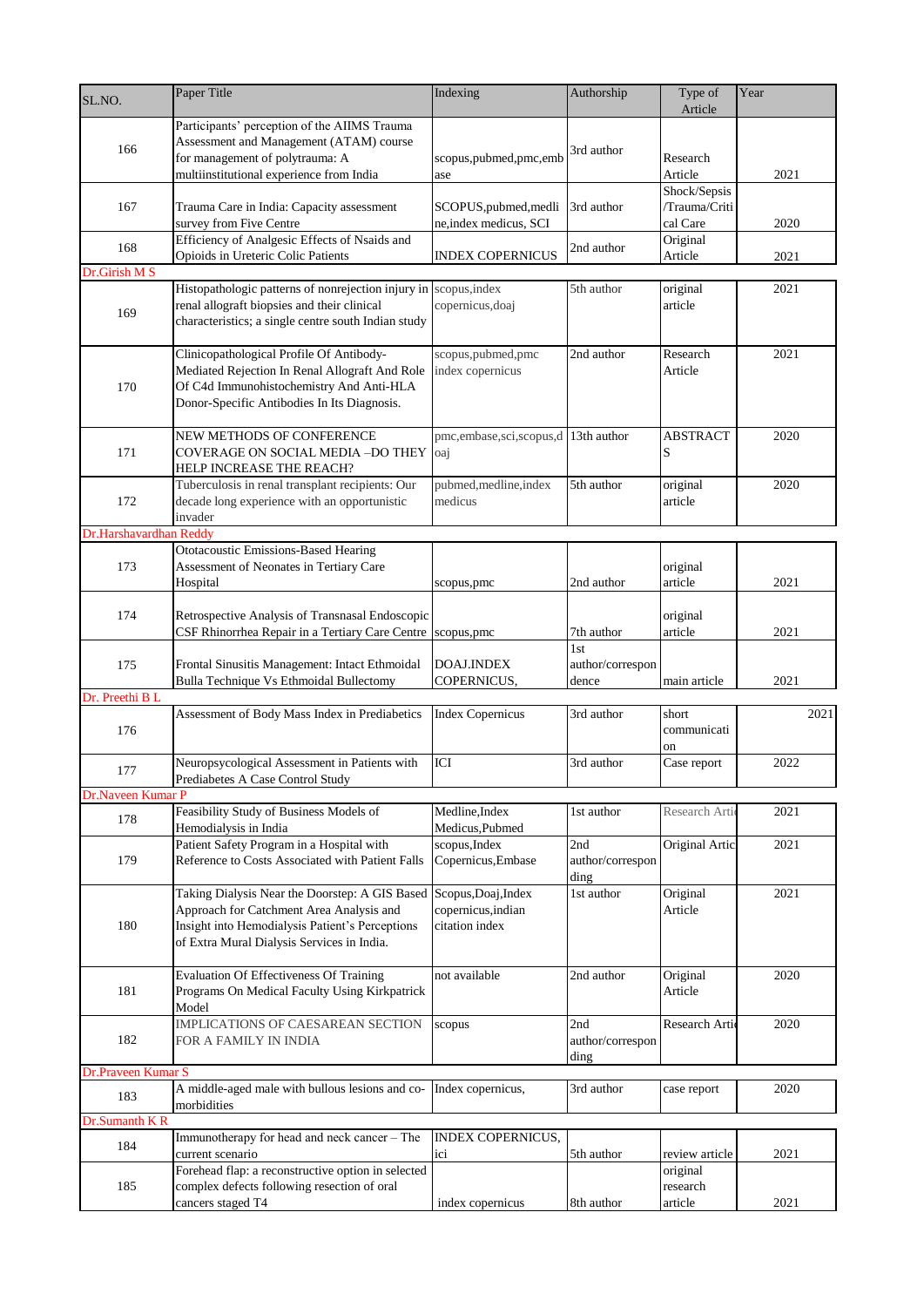| SL.NO.                         | Paper Title                                                                                                                                                                                                               | Indexing                                                                    | Authorship                                | Type of<br>Article         | Year |
|--------------------------------|---------------------------------------------------------------------------------------------------------------------------------------------------------------------------------------------------------------------------|-----------------------------------------------------------------------------|-------------------------------------------|----------------------------|------|
| 186                            | Usefulness of salivary sialic acid as a tumor<br>marker in tobacco chewers with oral<br>cancer                                                                                                                            | scopus, pubmed, medline, i<br>ndex<br>medicus, sci, embase, doaj 4th author |                                           | original<br>article        | 2020 |
| Author: G.B kuldeep            |                                                                                                                                                                                                                           |                                                                             |                                           |                            |      |
| 187                            | An Overview on Information and<br>Communication Technology Tools in the<br>Prevention & Management of COVID-19                                                                                                            | not avaialable                                                              | 6th author                                | original<br>article        | 2020 |
| 188                            | DRUG VACCINE DISTRIBUTION AND<br>MANAGEMENT SYSTEM (DVDMS)-<br>"EAUSHADHI" - A COMPLETE SUPPLY<br>CHANGE MANAGEMENT SYSTEM.                                                                                               | <b>ICI</b>                                                                  | 2nd<br>author/correspon research<br>dence | original<br>article        | 2021 |
| 189                            | End of Life Care: Healthcare Provider's Mindset, Index<br><b>Needs and Barriers</b>                                                                                                                                       | copernicus, embase, doaj                                                    | 2nd author                                | original<br>article        | 2021 |
| 190                            | A Cost Analysis of Cag and Ptca in a<br>Catheterization Laboratory At A Tertiary Care<br>Teaching Hospital                                                                                                                | scopus                                                                      | 2nd author                                | 2021                       |      |
| 191                            | An Observational Study to Evaluate Prescription<br>Writing Practices in OPD Services of a Tertiary<br>Care Teaching Hospital, South India                                                                                 | index copernicus, doaj                                                      | 1st<br>author/correspon research<br>dence | original<br>article        | 2021 |
| Dr.Sherry P Mathew             |                                                                                                                                                                                                                           |                                                                             |                                           |                            |      |
| 192                            | End of Life Care: Healthcare Provider's Mindset, doaj, embase, index<br>Needs and Barriers                                                                                                                                | copernicus                                                                  | 1st<br>author/correspon original<br>dence | article                    | 2021 |
| 193                            | Assessment and patients perception of the impact<br>of accreditation on the quality of public<br>healthcare delivery in primary and secondary<br>healthcare settings                                                      | index copernicus, Indian<br><b>Citation Index</b>                           | 1st<br>author/correspon research<br>dence | original<br>article        | 2021 |
|                                | Niveditha Alok swamy(general medicine                                                                                                                                                                                     |                                                                             |                                           |                            |      |
| 194                            | Combined detection of prediabtes using Hba1c & DOAJ, , Index<br>fasting blood sugar levels                                                                                                                                | copernicus,                                                                 | 1st $\&$<br>corresponding<br>author       | original<br>article        | 2021 |
| 195                            | incidence of retinopatthy of prematurity among<br>premature babies born at tertiary care hospital - a<br>longitudinal study with a short follow up                                                                        | Index copernicus,                                                           | 2ND and<br>corresponding<br>author        | original<br>article        | 2021 |
| Tharanath S (General medicine) |                                                                                                                                                                                                                           |                                                                             |                                           |                            |      |
| 196                            | Emerging SARS CoV2 variants: A Reivew of its<br>mutations, its implications and vaccine efficacy.                                                                                                                         | scopus, pubmed, medline,<br>embase                                          | 5th author                                | review                     | 2021 |
| Megha Reddy (General medicine) |                                                                                                                                                                                                                           |                                                                             |                                           |                            |      |
| 197                            | study of serum uric acid levels in patients of                                                                                                                                                                            |                                                                             |                                           |                            |      |
|                                | metabolic syndrome in a tertiary care centre in<br>south india                                                                                                                                                            | <b>DOAJ</b>                                                                 | <b>1ST AUTHOR</b>                         | original<br>Article        | 2020 |
| 198                            | A study of human carcinoemryonic antigen as a<br>biomarker fro assessing the severity of stroke                                                                                                                           | <b>DOAJ</b>                                                                 | 5th author                                | original<br>Article        | 2021 |
|                                | Dr. Ashwin Kulkarni (Dept of General Medicnie)                                                                                                                                                                            |                                                                             |                                           |                            |      |
| 199                            | STUDY OF ISCHEMIC HEART DISEASE<br>AMONG PATIENTS WITH<br>ASYMPTOMATIC TYPE-2 DIABETES<br>MELLITUS IN A TERTIARY HOSPITAL<br><b>INSOUTH INDIA USING COMPUTED</b><br>TOMOGRAPHIC ANGIOGRAPHY                               | Index Copernicus,                                                           | 3rd $&$<br>Corresponding<br>author        | Original<br>Article        | 2020 |
| 200                            | Multiple case scenarios based integrated teaching<br>among first year Medical students- A cross<br>sectional study                                                                                                        | DOAJ,, INDEX<br>Copernicus, Embasse                                         | 1st Author                                | Original<br>Article        | 2021 |
| 201                            | Utility of Neutrophil-Lymphocyte Ratio (NLR)<br>as an Indicator of Disease Severity and<br>Prognostic Marker among Patients with Covid-<br>19 Infection in a Tertiary Care Centre in<br>Bangalore - A Retrospective Study | Index Copernicus,<br><b>DOAJ</b>                                            | 1st Author &<br>corresponding             | Original<br>Article        | 2021 |
| 202                            | Study of Disease Severity and Outcomes in<br>COVID-19 Patients With Chronic Kidney<br>Disease at a Tertiary Care Hospital in South<br>India                                                                               | pubmed, pmc                                                                 | 3rd and<br>corresponding<br>author        | ORIGINAL<br><b>ARTICLE</b> | 2022 |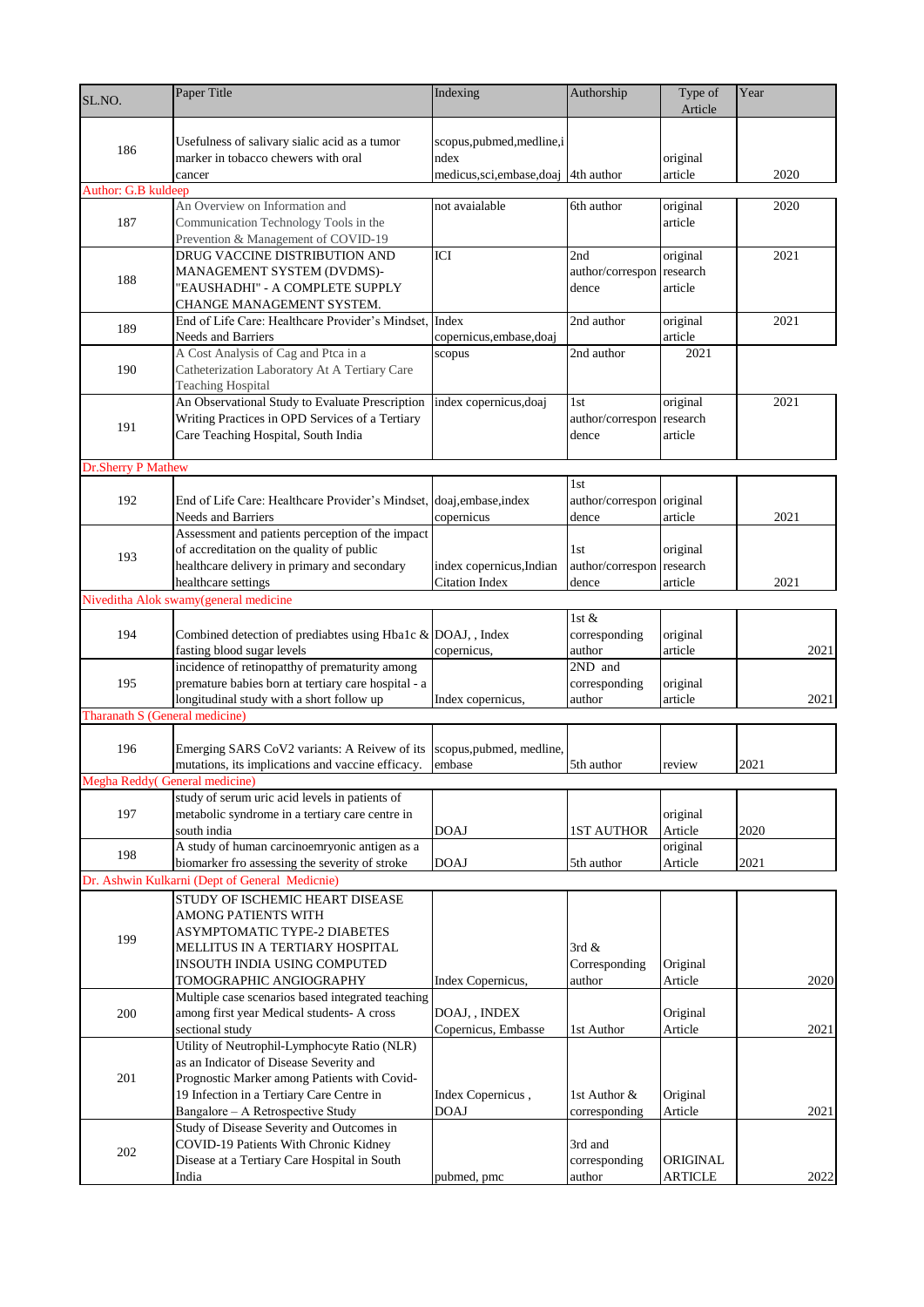| SL.NO.                        | Paper Title                                                                              | Indexing                | Authorship      | Type of                   | Year |
|-------------------------------|------------------------------------------------------------------------------------------|-------------------------|-----------------|---------------------------|------|
|                               |                                                                                          |                         |                 | Article                   |      |
|                               | A COMPARATIVE STUDY OF CLINICAL                                                          |                         |                 |                           |      |
| 203                           | AND BIOCHEMICAL PROFILE AMONG<br>SURVIVORS AND NON SURVIVORS OF                          |                         | 3rd and         |                           |      |
|                               | PATIENTS WITH COVID-19 INFECTION - A                                                     | ,ICI, Index Medicus,    | corresponding   | Original                  |      |
|                               | RETROSPECTIVE STUDY                                                                      | Pubmed                  | author          | article                   | 2021 |
| Sujatha K J(general medicine) |                                                                                          |                         |                 |                           |      |
|                               | A COMPARATIVE STUDY OF CLINICAL                                                          |                         |                 |                           |      |
|                               | AND BIOCHEMICAL PROFILE AMONG                                                            |                         |                 |                           |      |
| 204                           | SURVIVORS AND NON SURVIVORS OF                                                           |                         |                 |                           |      |
|                               | PATIENTS WITH COVID-19 INFECTION - A                                                     | index Copernicus, Index |                 | original                  |      |
|                               | RETROSPECTIVE STUDY                                                                      | medicus, Pubmed         | 5th author      | article                   | 2021 |
| 205                           | A study of human carcinoemryonic antigen as a                                            |                         |                 | Original                  |      |
| Akshay Rao (General medicine) | biomarker fro assessing the severity of stroke                                           | <b>DOAJ</b>             | 3rd author      | article                   | 2021 |
|                               | Revelation of subclinical left ventricular diastolic                                     | scopus, DOAJ,           | 2nd Author &    | original                  | 2021 |
| 206                           | dysfunction in patients with type 2 diabetes                                             |                         | CR              | article                   |      |
|                               | mellitus using 2016 ASE/ EACVI guidelines                                                |                         |                 |                           |      |
|                               | Urinary Albumin to Creatinine Ratio to Predict                                           | pubmed,pmc              | 1nd Author &    | ORIGINAL                  | 2022 |
| 207                           | Diabetic Retinopathy: The Eyes Have It!                                                  |                         | CR              | <b>ARTICLE</b>            |      |
| Vishwanath(General medicine)  |                                                                                          |                         |                 |                           |      |
|                               | Innate Immune Cytokine Profiling and Biomarker scopus, pubmed                            |                         | 4th author      | original                  | 2021 |
| 208                           | Identification for Outcome in Dengue Patients                                            |                         |                 | article                   |      |
|                               |                                                                                          |                         |                 |                           |      |
|                               | A study to evaluate the role of eosinophil count                                         | scopus, pubmed          | 1st author      | original                  | 2021 |
| 209                           | as a prognostic marker for assessing the outcome<br>in patients with COVID 19 infection. |                         |                 | article                   |      |
|                               | Association Between Blood Lead Levels and                                                | pubmed, pmc             | 3trd author/ CR | ORIGINAL                  | 2022 |
| 210                           | Hypertension in a South Indian Population: A                                             |                         |                 | <b>ARTICLE</b>            |      |
|                               | Case-Control Study                                                                       |                         |                 |                           |      |
| Dr.Krupa BM (OBG)             |                                                                                          |                         |                 |                           |      |
| 211                           | Pregnancy Outcomes in various Types of                                                   | Index copernicus, SCI   | 1ST Author &    | Research                  |      |
|                               | Placenta Previa: A Clinical Study                                                        |                         | CR              | Article                   | 2021 |
| Dr. Mamatha, OBG              |                                                                                          |                         |                 |                           |      |
| 212                           | Comparison of Outcome of Various Routes of                                               | <b>ICI</b>              |                 |                           |      |
|                               | Hysterectomy                                                                             |                         | 2nd Author      | not available<br>Original | 2021 |
| 213                           |                                                                                          |                         | 3rd Author &    | Research                  |      |
|                               |                                                                                          |                         |                 |                           |      |
|                               | Retrospective analysis of maternal mortality a                                           |                         |                 |                           |      |
|                               | paradigm shift from 2010 to 2020<br>Dr. Nivedita Reshme (dept of OBG)                    | <b>Index Copernicus</b> | CR              | Article                   | 2021 |
|                               | Retrospective Longitudinal Study on COVID-19                                             | Not Indexed             | 7th Author      | original                  | 2021 |
|                               | Pregnant Women, Management and Maternal                                                  |                         |                 | Research                  |      |
| 214                           | Outcomes, in a Tertiary Care Hospital                                                    |                         |                 | Article                   |      |
|                               |                                                                                          |                         |                 |                           |      |
| 215                           | Morphea of Genital Region: Rare Indication for                                           | Not Indexed             | 1st author & CR | case study                | 2021 |
|                               | C-Section                                                                                |                         |                 |                           |      |
| Darshan Jain (ORTHOPEDICS)    |                                                                                          |                         |                 |                           |      |
| 216                           | Ulnar-Side Wrist Pain Management Guidelines:                                             | <b>SCOPUS, PUBMED</b>   | 1st author& CR  | Review                    | 2021 |
|                               | All That Hurts is Not the TFCC!<br>Elbow, forearm and Wrist Issues in Brachial           | index copernicus        | 2nd author      | Article<br>Review         | 2021 |
| 217                           | Plexus Birth Palsy: Current Concepts                                                     |                         |                 | Article                   |      |
| Harshad Shah (ORTHOPEDICS)    |                                                                                          |                         |                 |                           |      |
|                               | Zimmer Natural Nails in the Treatment of                                                 | JCDR is indexed with    | 2021            |                           |      |
| 218                           | Unstable Intertrochanteric Fractures: A                                                  | Embase                  |                 |                           |      |
|                               | Longitudinal Study                                                                       |                         |                 |                           |      |
| Rahul                         | P (ORTHOPEDICS)                                                                          |                         |                 |                           |      |
|                               | Arthroscopic reconstruction of acute                                                     | Scopus, Embase          | 2nd Author      | Research                  | 2020 |
| 219                           | acromioclavicular joint                                                                  |                         |                 | paper                     |      |
|                               | disruption using dog-bone button construct: A                                            |                         |                 |                           |      |
|                               | prospective study                                                                        |                         |                 |                           |      |
| 220                           | Zimmer Natural Nails in the Treatment of                                                 | Index Copernicus,       | 5th Author      | Abstract                  | 2021 |
|                               | Unstable Intertrochanteric Fractures: A<br><b>Longitudinal Study</b>                     | DOAJ, EMABSE            |                 |                           |      |
| Ravi Kumar                    | V(ORTHOPEDICS)                                                                           |                         |                 |                           |      |
|                               | Surgical Management of Thoracolumbar                                                     | pubmed, scopus,         | 2nd Author      | Original                  | 2021 |
| 221                           | Spondylodiscitis in End-Stage Renal Disease<br>Dr. Yashavantha. C. (Dept of Orthopedics) |                         |                 | Article                   |      |